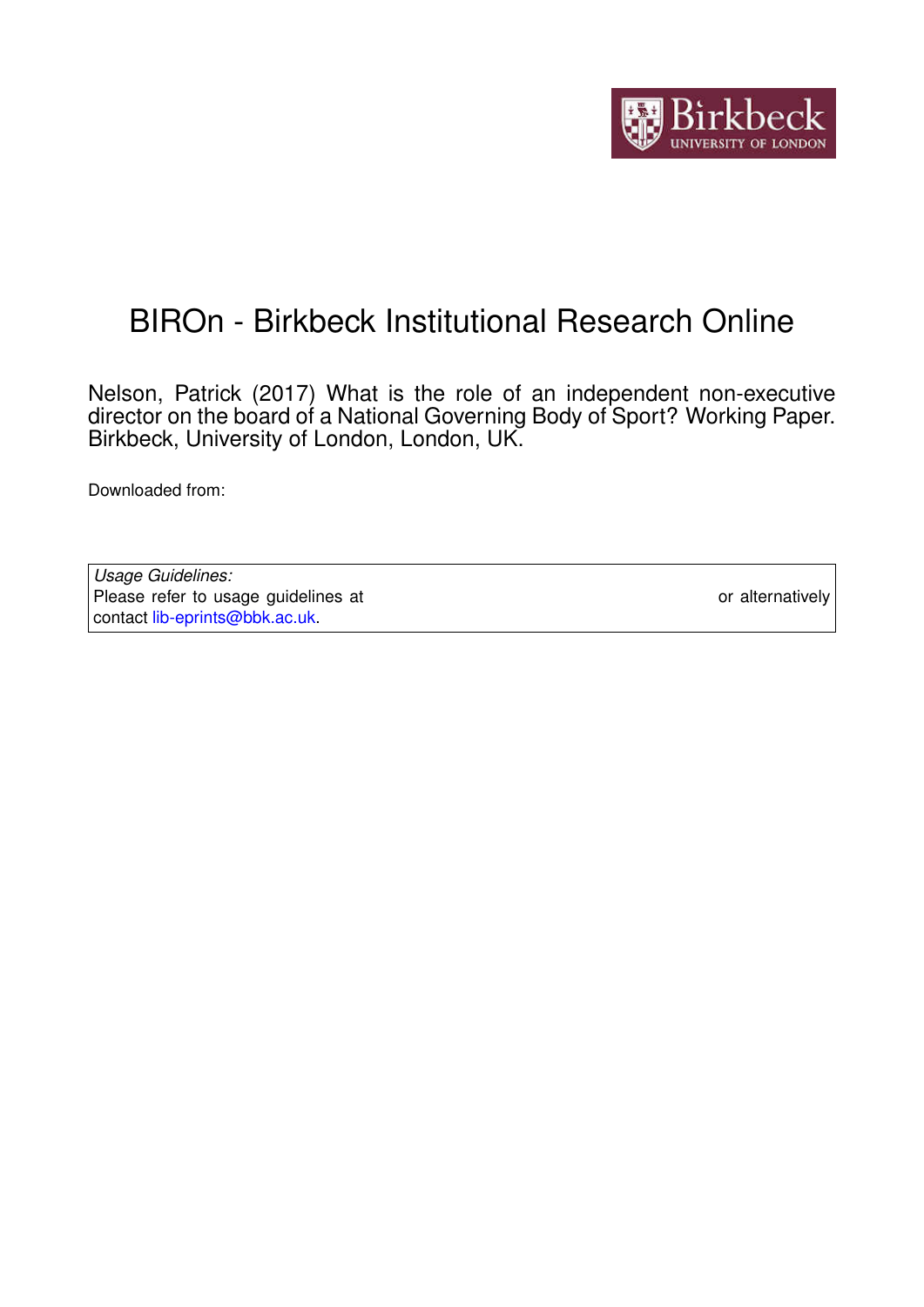



## **Birkbeck Sport Business Centre Research Paper Series**

# **What is the role of an independent non-executive director on the board of a National Governing Body of Sport?**

**Patrick Nelson Birkbeck, University of London**

**Volume 10, Number 1, January 2017 Copyright** © **Patrick Nelson**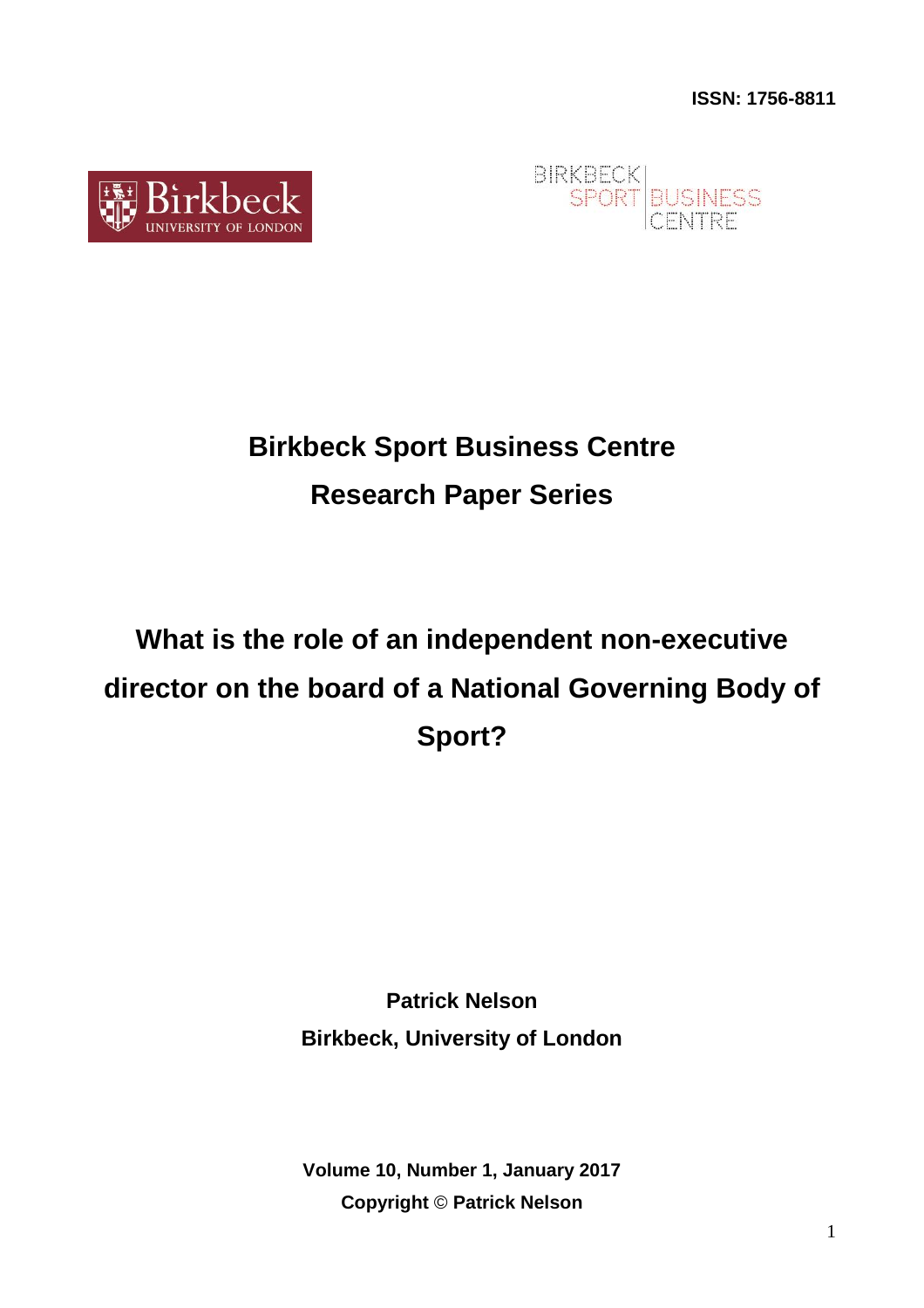## **Abstract**

Governance in National Governing Bodies (NGBs) of sport has never been as much under the spotlight of public opinion as it is today. This paper is focused on board level governance of NGBs in sport, and more specifically on the role and value that independent non-executive directors (INEDs) can potentially bring to the governance of these organisations. INEDs have become more significant in the last twenty or so years in corporate organisations, at least as a partial antidote to the corruption and poor governance which was burgeoning in the late 1980s, and this fashion has also spread to non-profit organisations. However, despite this growth in importance, little understanding exists on what INEDs bring to the boardroom table, particularly in the context of the sport industry. The primary research which was carried out for this research, namely a series of semi-structured interviews with prominent INEDs in major team sport NGBs based in the UK, focused on trying to identify the role and value that such INEDs can deliver as part of their role on the board of an NGB. The results of this research demonstrate that it has become clear that INEDs have the potential to play a significant role in increasing the quality of governance in NGBs and in providing assurance to stakeholders that an organisation is well governed. It follows from this that recruitment of INEDs is an important topic itself, and should be taken as seriously as the recruitment of a senior staff member such as the Chief Executive.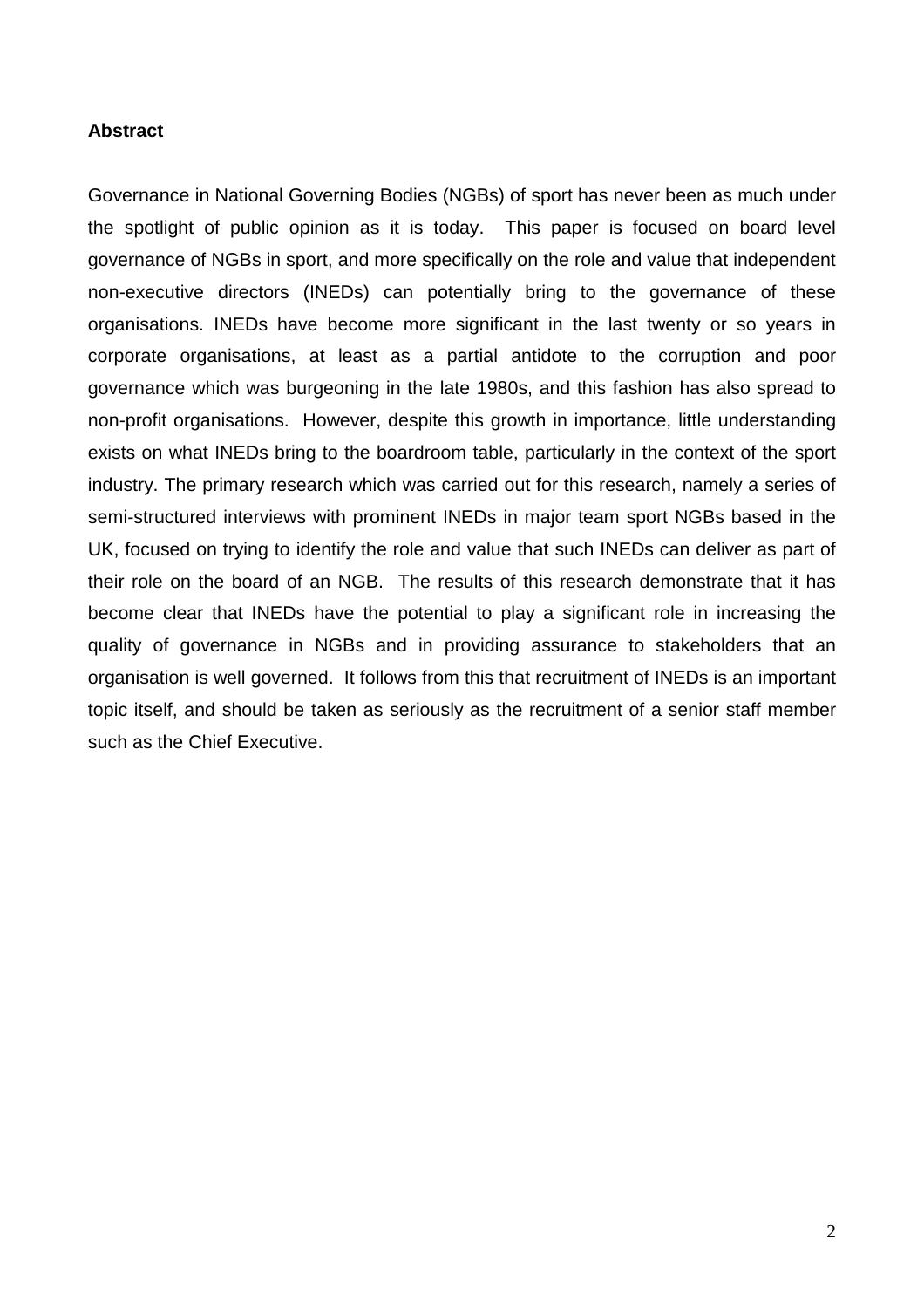## **1. Introduction**

For many years, national sports governing bodies of sport (NGBs) were allowed by society to operate in their sphere of influence with little interference from outside. An NGB would be able to remain free to set rules, organise and regulate competitions, and resolve disputes between members without the glare of publicity. In recent times however, the role and scope of sporting NGBs has grown into areas other than their historic core business; examples of this would be seeking and using government funding for matters such as health, education and social development. This may well be a by-product of the move away from 'big government' as outlined by Cornforth who states that the growth of the nonprofit sector is "stimulated in part by the contracting out of public services and the desire of governments to see voluntary and nonprofit organisations play a greater role in public service delivery" (Cornforth, 2012, p1116). In addition, western society is now much more open and transparent, with many organisations being subject to increased outside pressures from campaigners and indeed the general public. In very recent times, this has become a prominent issue for FIFA with two of their major sponsors, Visa and Coca Cola, calling for an independent body to reform FIFA's governance in the wake of the corruption crisis brought to a head by the arrest of several executives in Zurich in May 2015 (Ziegler, 2015).

This all serves to increase focus on the quality of governance of sporting NGBs. Governance itself can be defined as "the system by which companies are directed and controlled" (Tihanyi *et al*, 2015, p1). This definition, although designed for a corporate organisation, can equally be applied in the non-profit and sports sectors. The subject of governance itself has been propelled up the public agenda in the past 20 or more years, fueled in the first place by a number of corporate scandals such as Bank of Credit and Commerce International, Blue Arrow, Guinness, Maxwell Communications and Polly Peck (Boyd, 1996). In the UK, the first response to these negative corporate events was the setting up of the Cadbury Committee in 1992, chaired by Sir Adrian Cadbury. The publication of the Cadbury Report (Cadbury, 1992) was a seminal moment in corporate governance for the UK and indeed other countries, providing as it did a number of recommendations such as the separation of Chairman and Chief Executive Officer (CEO) roles, a more active role for auditors, and a greater role for non-executive directors.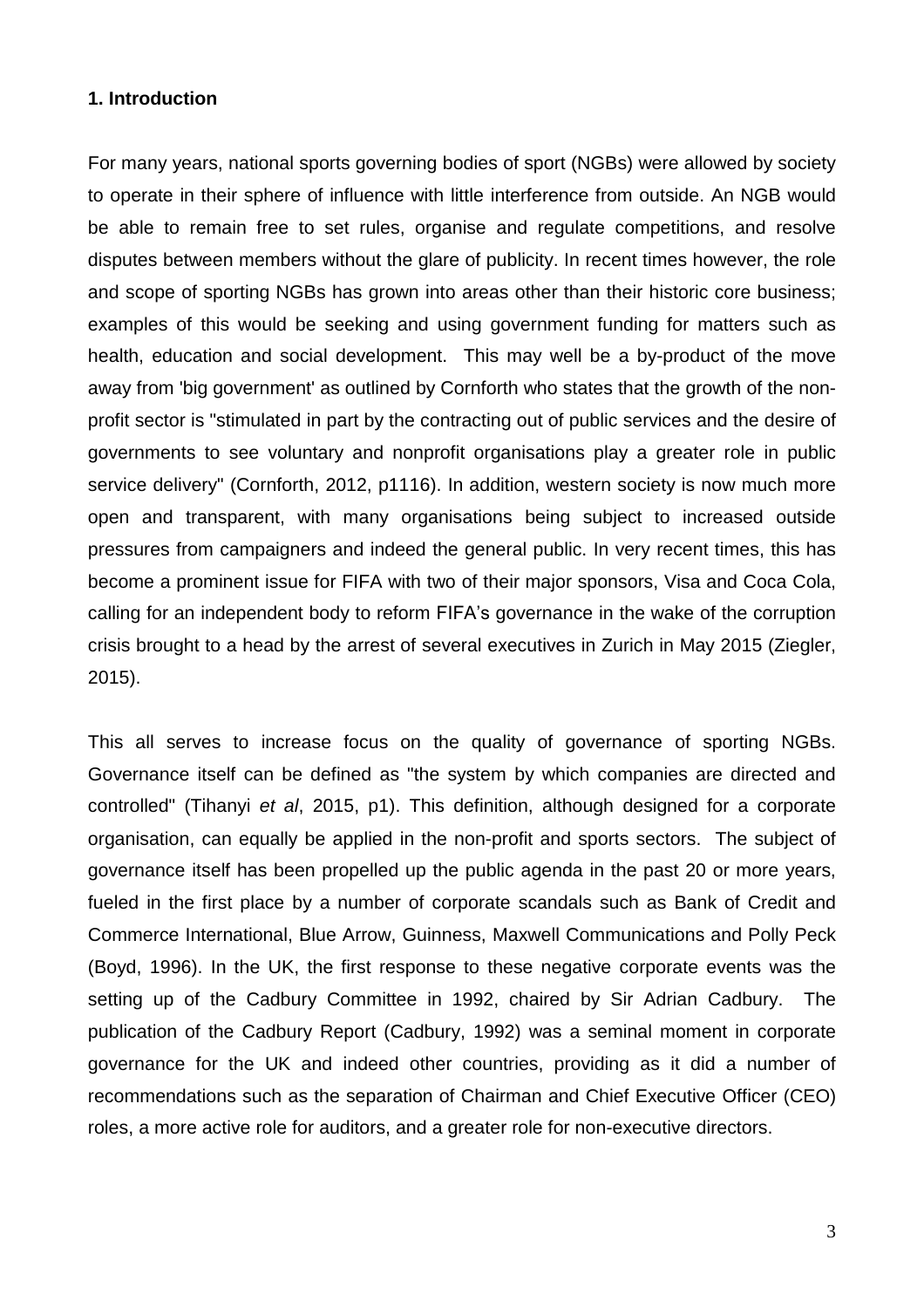Cadbury was followed in the UK by further studies, namely those produced by Sir Richard Greenbury, Sir Ronald Hampel, and latterly by Derek Higgs. Each of these reports built on the recommendations of Cadbury with a view to enhancing the confidence shareholders might hold in the management which was charged with controlling and directing enterprises on their behalf. Greenbury focused on the introduction of remuneration committees following 'public disquiet with the unprecedented pay increases which senior executives in the privatised utilities paid to themselves' (Clarke, 1998). Hampel continued by focusing on the implementation of the previous two reports, and recommended that non-executive directors should make up at least one third of the membership of any board (Hampel, 1998). Higgs reviewed the roles and effectiveness of non-executive directors (Higgs, 2003) and made further recommendations for the Combined Code (now the UK Corporate Governance Code, published by the Financial Reporting Council), going as far as to suggest that non-executive directors should make up at least half of any board. Business outside of the UK was also not immune to poor and often fraudulent management being carried out in the name of shareholders; in the USA, Enron, Tyco and WorldCom were high profile corporate scandals. US legislators took a different but perhaps complementary approach to tightening governance with instruments such as the Sarbanes-Oxley Act of 2002 which laid down new standards of transparency for publicly quoted companies in the United States. Sarbanes-Oxley contained mandatory obligations which companies needed to adhere to, whilst the Cadbury approach was perhaps more understated in a British way, asking companies to comply with the Cadbury recommendations or explain why they had not done so.

Within the subject of governance, the role of the board of directors, the individual company director and the CEO are some of the most significant areas for scholars to focus on, and a number of theories have been postulated which aim to characterise and explain the role of these groups or individuals in looking after shareholders' interests. There is also a move to widen the scope of responsibility of corporate leaders such as these to consider and respond to the needs of other stakeholders rather than just the shareholders or *in absentia* owners of the company. These theories will be discussed in the next section. What is common however, is the need for boards of directors to increase the external levels of trust in their activities and decisions, and as O'Neill stated in her Reith Lecture on Trust and Transparency this should come from active enquiry rather than blind acceptance (O'Neill, 2002). This would indicate that the role of a non-executive director is anything but passive.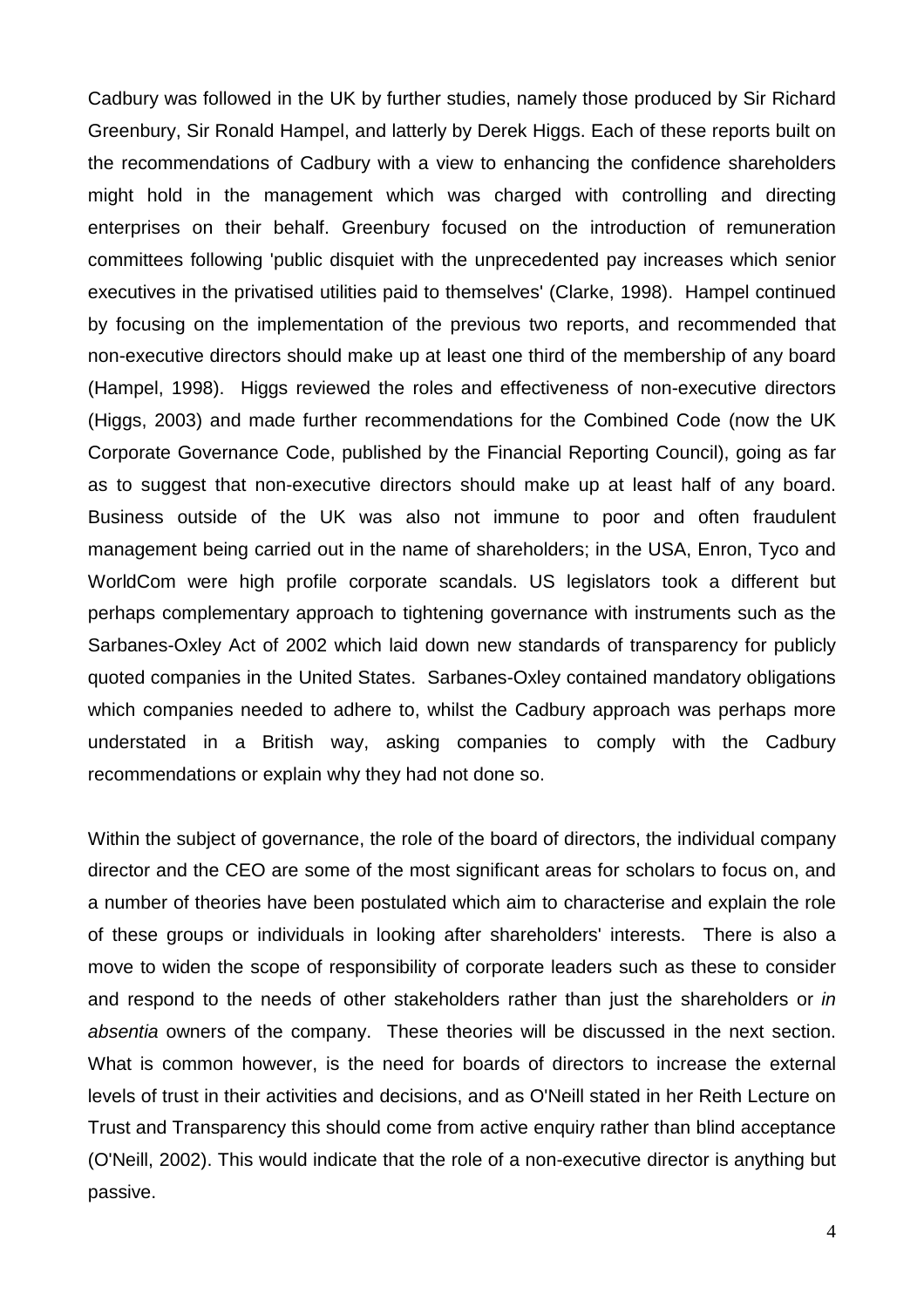In the eyes of company legislation, all directors are essentially equal, with no distinctions being made between those who may have executive powers within the company, and those who are non-executive (Companies Act 2006). However, in any board of directors, there are differences in power, influence, will and skill (Pettigrew and McNulty, 1995) and these differences can have a significant bearing on the direction and performance of the company. In a sporting NGB of times gone by, this may not have mattered; however in the modern era, the direction and performance of the NGB company has taken on a significance well beyond its original remit. Boards of directors have taken over from councils and committees in many NGBs, and the ranks of these boards have been supplemented by *independent* non-executive directors (INEDs) who bring different skills and experiences to the board table from those directors who have been immersed in the sport. Walters *et al* offer in their 2010 review of UK NGBs a checklist of possible characteristics for good governance (Walters *et al,* 2010, p4) - the presence of at least one INED on every sporting NGB is considered to be good practice.

This research seeks to identify the role of such INEDs, suggests what they might add to the governance of a sporting NGB, and draws some conclusions as to their value to the organisation. Much research is available on the fact that INEDs have been added to boards in recent years, however little if any of this body of work has looked at how these INEDs carry out their tasks and how their presence has improved (or not) corporate governance. For this reason, it was decided that the primary research for this project would be a series of qualitative interviews with practising INEDs, with the aim of identifying the different ways in which they can potentially contribute to the board. The article reviews the available literature on corporate governance in general and INEDs in particular, then details the results of the series of interviews held before drawing some conclusions on the role and value of INEDs, particularly in relation to NGBs.

## **2. The role of the Independent non-executive director: a literature review**

In this literature review several distinct but linked areas relating to the role of INEDs on boards of directors will be covered, all of which will inform the research to be carried out in this project. It is sensible to start in the corporate world, discussing Cadbury and its successor reports, as this is where INEDs started to become more prominent in recent times. Looking at boards of directors themselves, as agents for the owners of an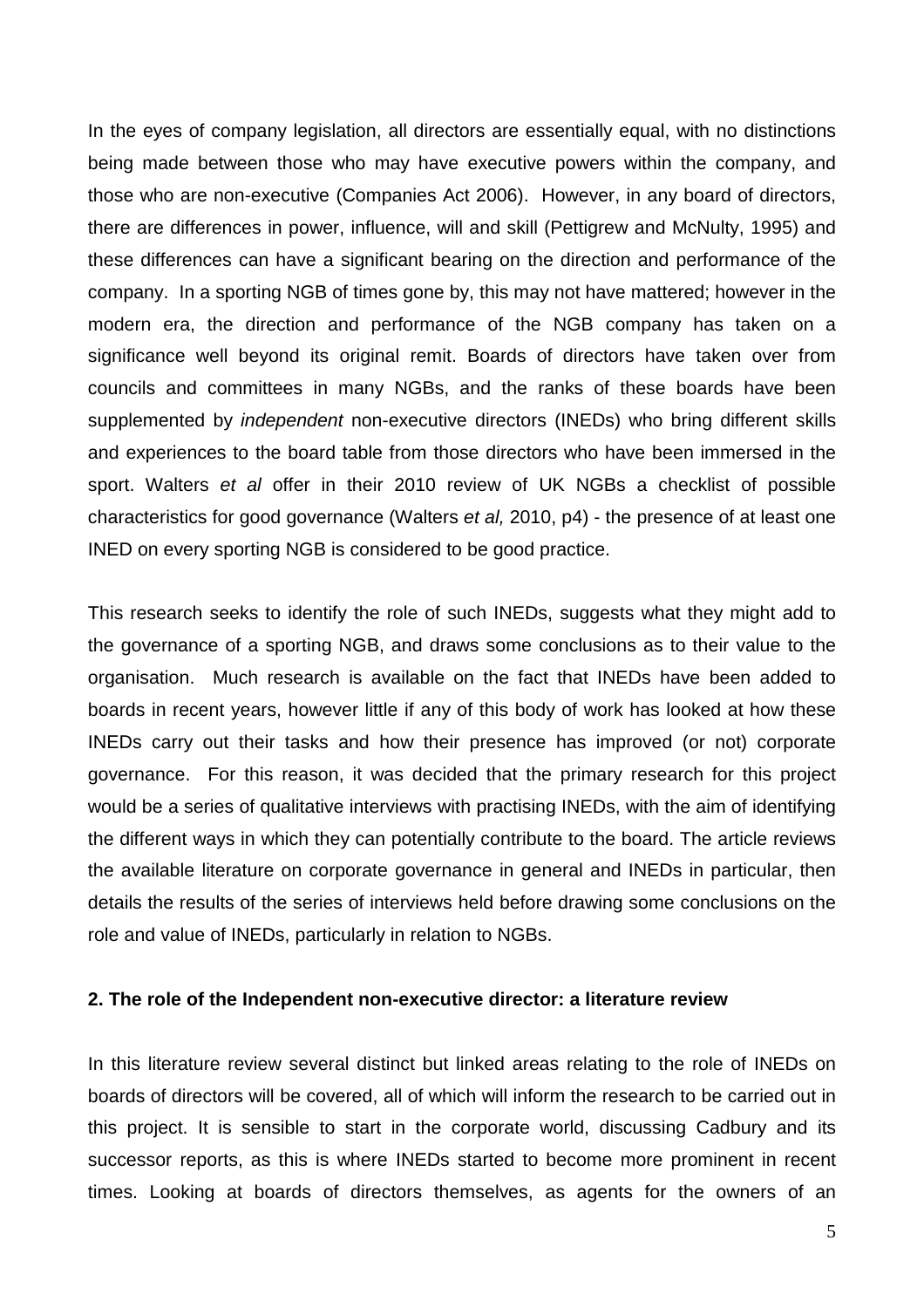enterprise, and the relationship between the board and the management team, is also important as this gives the opportunity to describe the various ways of interaction that are common in real life situations. This is also where the main theoretical underpinnings of this subject lie, with several theories about the direction and management of an enterprise worthy of analysis. Organisations are complex beings, made up as they are at any moment in time of the sum of human interactions of all employees, suppliers, customers etc, and are hard to theorise into mono variable models, however some of the theoretical models in use are useful to explain in part how businesses function.

Following on from this, there is a growing literature in applied research around INEDs on boards. This itself can be split into two broad areas. Firstly, the applied research around INEDs themselves within corporate boardrooms, and secondly the growing literature concerning the professionalisation of sporting NGBs and the use of INEDs within such organisations. The available work in both of these categories will be reviewed. Finally, it will be noted that although the bodies of literature are growing in this area, there seems to be little if any work available on the role and value of an INED on the board of a non-profit or sporting NGB. Several studies in this field have looked at how boards operate when INEDs are present and part of the board team, however none seem to delve into the actual role and value of the INED itself as part of the board.

### *2.1. Cadbury et al - reviews of corporate governance in the UK: 1992-2003*

A number of high profile corporate failures and scandals which followed the corporate boom of the 1980s caused government and/or regulators to shine a spotlight into the boardroom in order to facilitate change, improve transparency and reduce the risk of future failures. Prominent examples of failure in the UK include Maxwell, Polly Peck, Guinness and Bank of Credit and Commerce International, all mentioned by Boyd in his early post Cadbury paper on ethics and corporate governance (Boyd, 1996, p168). The Cadbury Committee itself was the UK establishment's first attempt to respond to the already mentioned trail of corporate failure; it was set up in 1991 by the Financial Reporting Council, the London Stock Exchange and the accountancy profession (Boyd, 1996, p170). Chaired by respected industrialist Sir Adrian Cadbury, it produced a significant report in December 1992 which created a code of best practice for companies with regards to governance (Cadbury, 1992). Although the code itself has been strengthened significantly in the time which has elapsed since, almost a quarter of a century on from this report, Cadbury remains the starting point for any analysis of modern corporate governance in the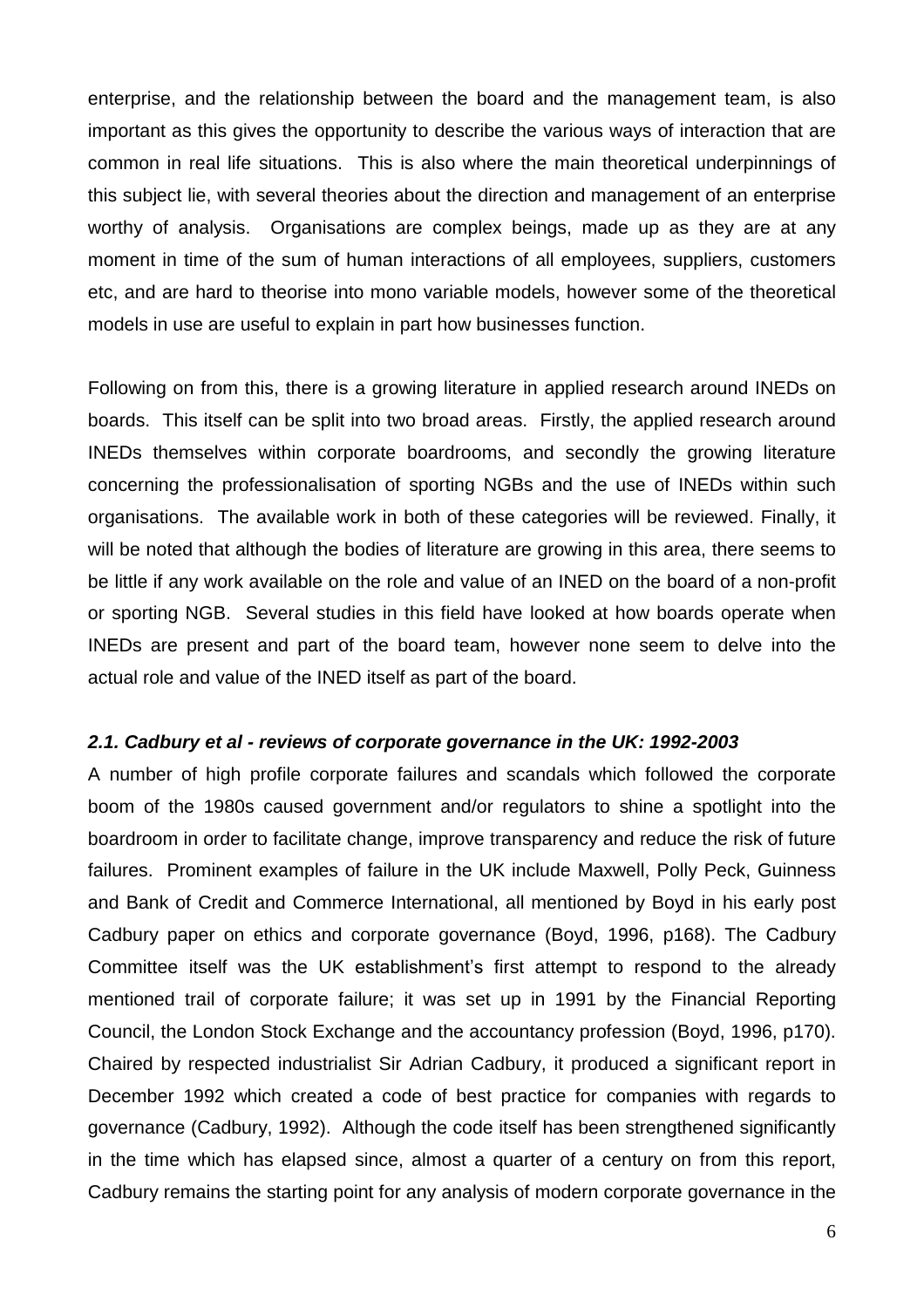United Kingdom. This is confirmed by a number of researchers who root their own work back to the base laid down by the Cadbury Committee including Clarke (1998); Vinten who claimed that the Cadbury Code 'established itself as a world leader' (2001, p5); and Jones and Pollitt who stated that 'the (Cadbury) report is internationally recognised as having been seminal in the development of corporate governance in the UK and elsewhere' (2003, p4). Not all countries reacted to corporate failure in the same way, for example the later US response to American corporate failures such as Tyco and Enron was to legislate clearer responsibilities for directors of companies in the Sarbanes-Oxley Act of 2002 which among other matters created a series of criminal penalties for corporate mismanagement.

Included in the Cadbury Committee recommendations were matters such as separating the role of the Chairman and Chief Executive, having a minimum of three outside directors on a board, and that at least two of these three non-executives were to be considered independent from the company. Independence from a company itself is an interesting point; according to Boyd, Cadbury defined it as being 'independent from management and free from any business or other relationship which could materially interfere with the exercise of their independent judgement, apart from their fees and shareholding' (Boyd, 1996, p171). The later Higgs Review extended this definition of independence to state that a non-executive director is considered independent when 'the board determines that the director is independent in character and judgement, and there are no relationships or circumstances which could affect, or appear to affect, the director's judgement' (Johansen and Østergren, 2010, p531).

Although INEDs had been around well before Cadbury, this was the first time that a prescriptive recommendation had been made as to their use, and it was as a direct response to the corporate failures of the previous decade, suggesting that Cadbury saw the use of INEDs as at least a partial antidote to these failures. Clarke commented that Cadbury saw the presence and use of INEDs as a way of broadening the strategic view of boards, keeping their sights on the interests of the company, having an awareness of the world outside, and finally in appointing, monitoring (and possibly replacing) the Chief Executive (1998, p119). Early commentators however suggested that this would be a fool's errand, with Boyd quoting various others as describing outside directors as 'decorations on a christmas tree', or 'management's pet rocks' (Boyd, 1996, p174). This was a popular view of INEDs prior to the above mentioned series of failures and the work which has carried out since then.

7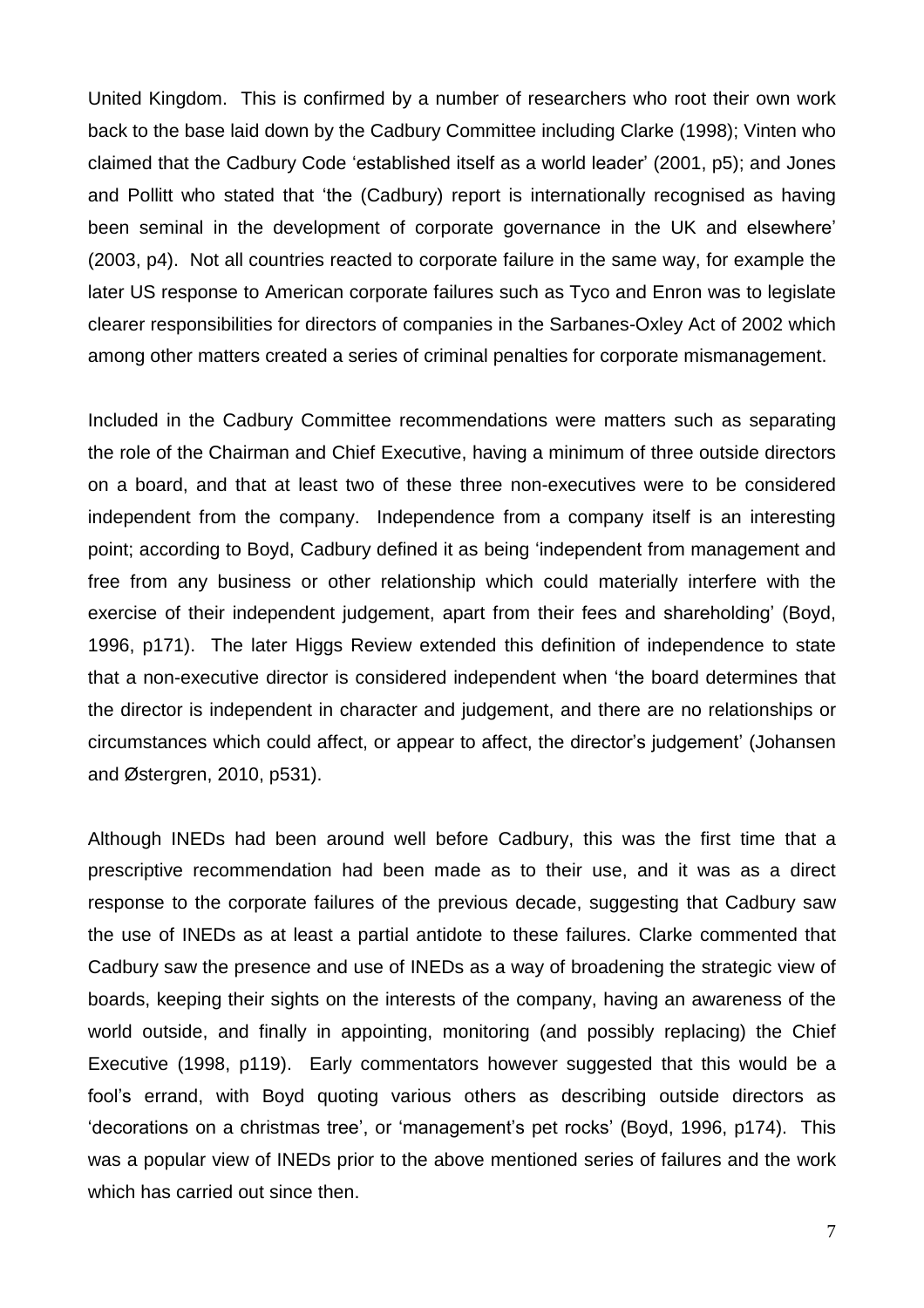Cadbury was followed by a number of other relatively high profile corporate governance reviews in the UK in the next decade or so, all of which built on the foundations of Cadbury in terms of aiming to strengthen public confidence in the governance of companies. Greenbury was the first in 1995, and offered the introduction of remuneration committees made up from the non-executive members of the board; this was a response to the soaring salaries given to executives within the recently privatised energy utility companies, and effectively added another string to the bow of the INED on the board (Greenbury, 1995). This was followed in 1998 by the Hampel Report, which was commissioned to review the implementation of both Cadbury and Greenbury. Hampel further strengthened the role of the INED by suggesting that INEDs should be at least one third of corporate boards, and that the key board committees of nomination, remuneration and audit should be made up largely from INEDs (Clarke, 1998, p118). To close the decade of significant spotlights shining on INEDs, the Higgs Review of 2003 covered the role and effectiveness of INEDs. Higgs went as far as to say that at least half of the members of the board, excluding the Chairman, should be INEDs (Higgs, 2003, p5), which moved on the Hampel recommendation from just five years earlier and as mentioned already, brought in a tougher definition of what independence should look like. As can be seen from this summary, in eleven years, the role of the INED had moved considerably up the corporate governance agenda to a place where INEDs were seen as significant providers of assurance to a range of stakeholders, not just the shareholders of the company, but government agencies and even the public. As an adjunct and support to this, the Sunday Times Non-executive Director Awards are now in their ninth year and have been described as a 'salute to the guardians of the company jewels' (O'Connell, 2015).

### *2.2. Theoretical perspectives*

Theoretical models to understand the role of the board stem initially from the separation of ownership and control of the corporation (Berle and Means, 1932). Once the separation of ownership from control is deemed possible, it is necessary to consider how in theory the enterprise can be governed and managed, and how the owner's interests are protected. This has led to the development of a number of theories which purport to describe the way in which boards of directors interact with management in furtherance of their respective roles. The predominant model amongst the mono variable theories of corporate governance is Principal-Agent (or just Agency) theory. This was first brought forward by Fama and Jensen (1983) and suggests that there will be a divergence of interests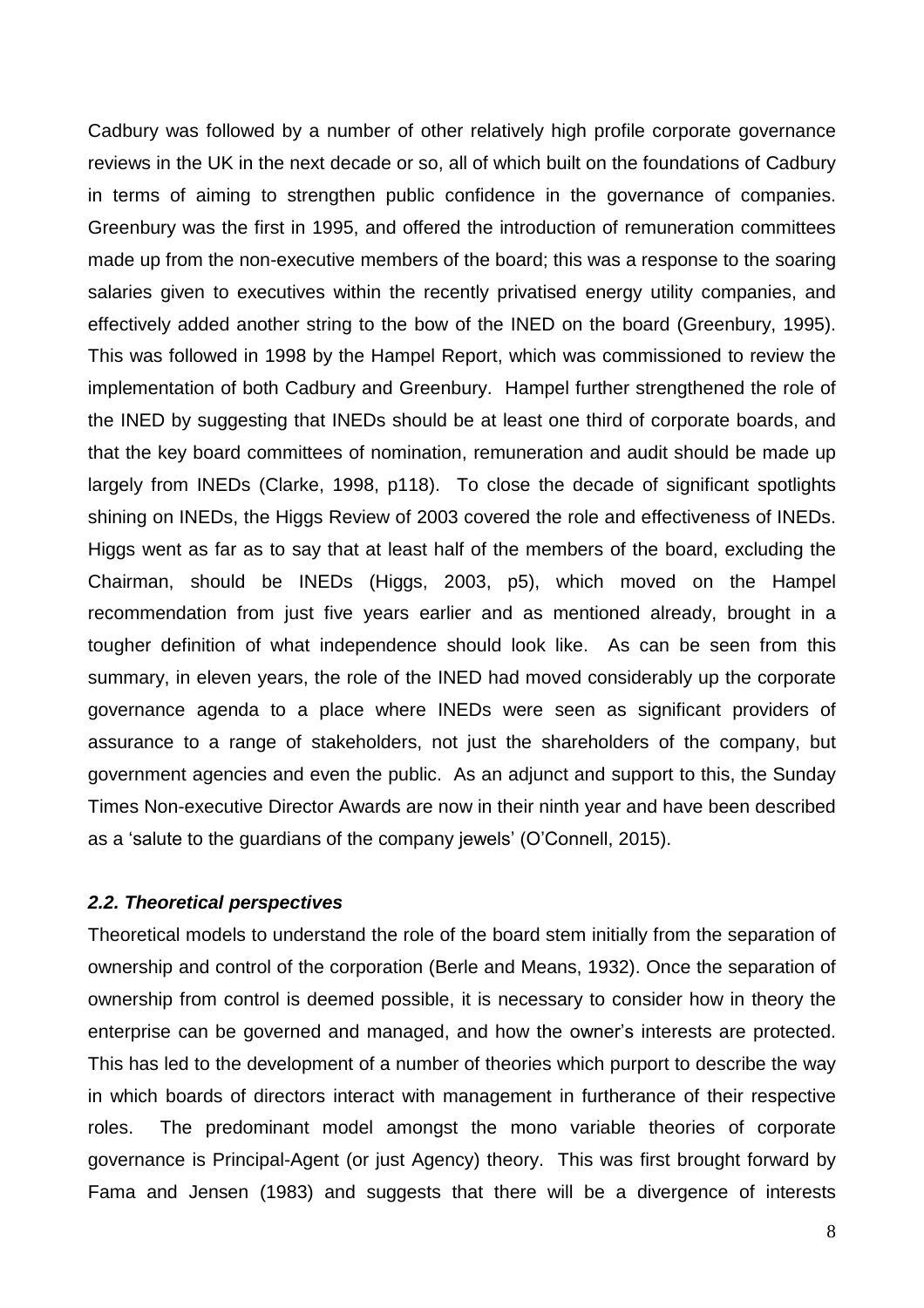between the owners (principals) of a corporation and the managers (agents) who look after the daily operations, and who may well take decisions in furtherance of their own interests, rather than those of the owner. This model suggests that directors should and do have a 'controlling or constraining' role in relation to management, ensuring that conformance to the owner's wishes is paramount (Coule, 2015, p77). Yeh and Taylor also indicate that the board of directors 'is a mechanism to monitor managerial behaviour and to assure that managerial activities are aligned with the principals' interests' (Yeh and Taylor, 2008, p39). Thus agency theory suggests that directors have a primary role as police officers, ensuring that managers (in whom there is a low inherent level of trust) do not use corporate resources for their own specific ends.

Stewardship theory on the other hand makes an assumption that there will be a high degree of congruence between the interests of directors and manager, and that these interests will normally be more aligned. This theory was first developed by Donaldson and allows for more of a partnership approach between directors and managers with the focus of board members work being more on 'performance than conformance' (Hung, 1998, p105). Coule indicates that stewardship theory 'assumes board members and managers either share interests', or that 'the agents will at least be motivated to act in the interests of the principals' (Coule, 2015, p77). Cornforth is positive about stewardship by stating that this theory 'assumes managers want to do a good job and will act as effective stewards' (Cornforth, 2001, p3). Stewardship theory therefore would seem to be a description of a desirable situation in a company - where the ambitions and activities of both directors and management are mostly aligned and where the focus of these main actors is on performance of the company rather than just conformance to a set of rules or procedures. Boards and management are effectively on the same team under the stewardship theory model. Stewardship theory is often seen as an appropriate way of describing and understanding governance in a non-profit organisation, which is perhaps an appropriate point in the context of the research for this project.

Another mono variate model of governance is the so called managerial hegemony model, which takes us further along a spectrum of the relationships between directors and management within an enterprise. Managerial hegemony dates back to Berle and Means (1932) who suggested that although shareholders might still legally own corporations, they no longer have the means to effectively control them, as a new managerial, professional class has taken over this function (Cornforth, 2001, p5). Managerial hegemony suggests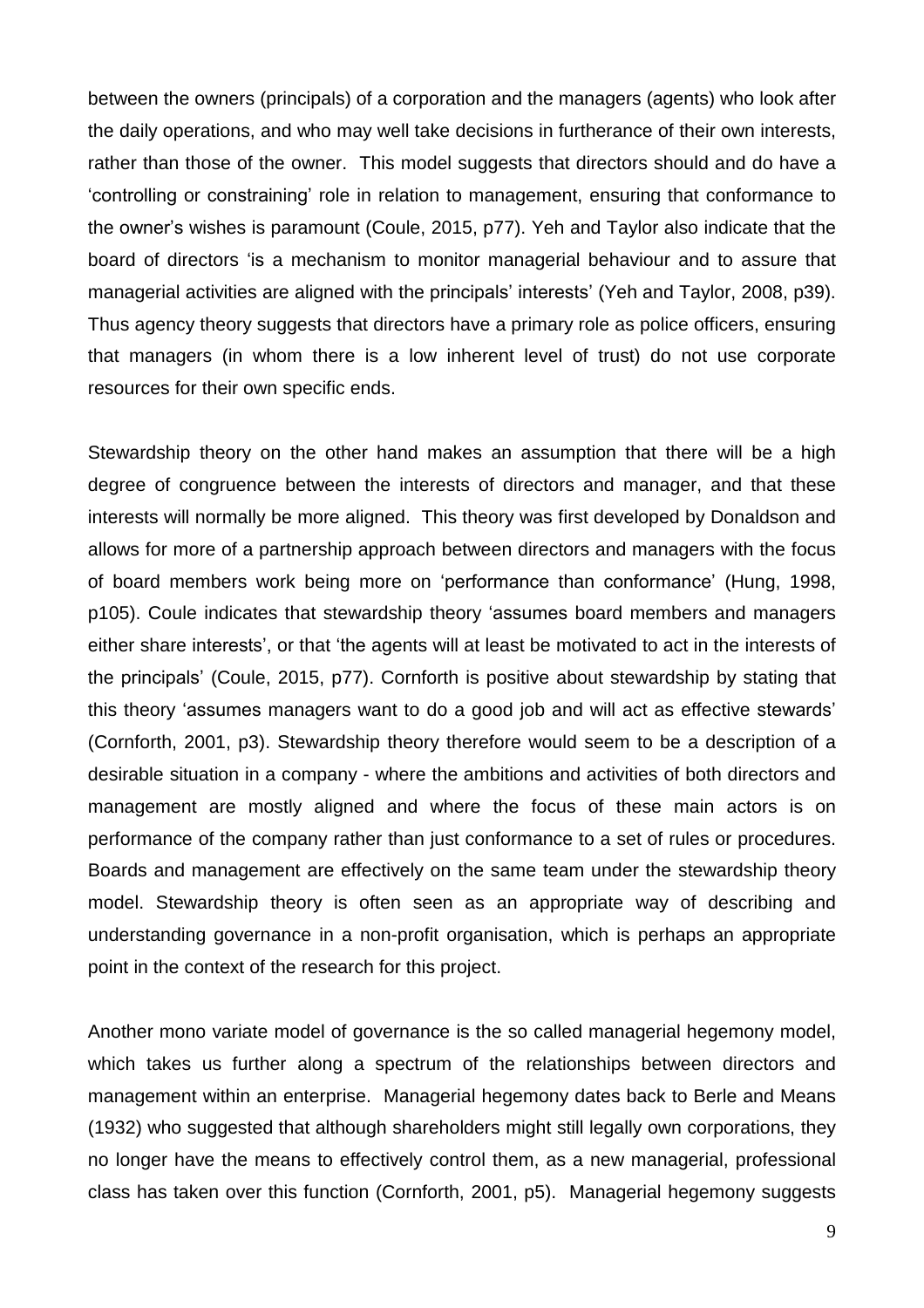that the board do no more than 'rubber stamp' decisions made by management. A study by Mace in 1971 suggested that boards 'did not get involved in strategy except in crises' (Cornforth, 2001, p5). Hung classes this possibility as boards having a 'support role' for the professional classes who run organisations where all strategic decisions are 'dominated and pre-empted' by the professional managers (1998, p107). Boards of directors operating primarily under this model would hardly be acting as Cadbury *et al* recommended - there would appear to be a lack of independent thought and challenge being brought to bear, and an assumption that boards do not have a role in challenging managerial views.

The resource dependency model looks outside the corporation and suggests that organisations are interdependent with their environment, and make decisions based on what resources they are able to obtain to further their aims. Under this model, the role of the board in governance terms is to 'reduce uncertainties' within the market by creating 'influential links between organisations' (Cornforth, 2001, p4). Here we have a situation where board members will be chosen for their networking abilities, and they will focus on ensuring that their organisation both has access to available resources, and is able to adapt to the changing circumstances around it. This is a model which attempts to reflect as close as possible the real life of a company in terms of it ebbing, flowing and flexing in response to its own wider ecosystem.

Finally, stakeholder theory suggests that organisations should be responsible to a range of groups, rather than just the legal owners (Hung, 1998, p4). Fassin builds on the original 1984 work of Freeman in relation to stakeholder management by indicating that stakeholder management is a two way street, and whilst the decisions of a firm can affect stakeholders, in turn the way various stakeholders treat a firm can have a significant impact on that firm (Fassin, 2012, p83). Stakeholder theory has become very fashionable in the modern literature and is likely to become even more prevalent in future with the growing impact of social media and open communication networks, suggesting that where an organisation draws its boundaries with regards to various stakeholder groups will be considered and taken account of in relation to governance decisions.

The main difficulty with all of the above models is that businesses are too complex to have their governance concepts and practices distilled or shoe-horned into one simple, single variable model. A board of directors who operate consistently on the agency model, or the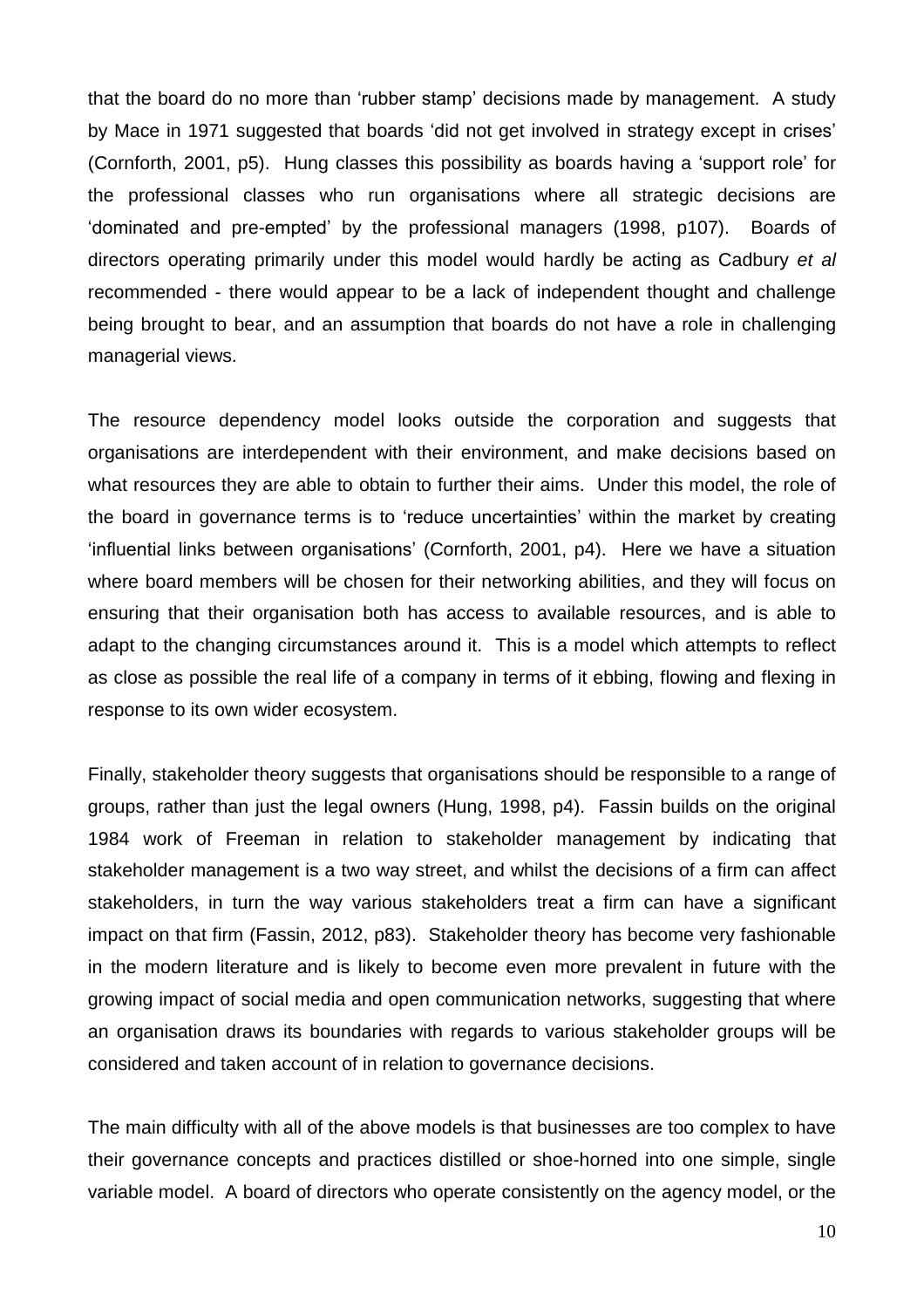managerial hegemony model, just to take two examples, will almost certainly prove to be resource inefficient and will perform in a sub optimal manner due to the lack of teamwork between directors and managers displayed in either model. Consequently, a number of authors have suggested a 'pluralist' or 'paradox' perspective is worthy of consideration where two or more seemingly contradictory models are at work at the same time (Cornforth, 2001; Coule, 2015). Cornforth argues that examining mono variate theories together and identifying the tensions or paradoxes that boards of directors face is valuable (Cornforth, 2004, p11). An example of this is the tension between agency and stewardship theory which offer the conflicting opportunities for board members to focus on conformance or performance of the organisation.

Managing paradoxes can mean 'embracing and exploring tensions rather than choosing between them' (Cornforth, 2004, p21). There is support for this multi-theory argument also from Hung, who indicates that his typology of boards only ever explains the role of a board in a particular role, not the multiplicity of roles the board has to perform (Hung, 1998, p108). Coule also relates to these 'pluralist' theories when stating in a study of non-profit governance that a 'pluralist logic appears to create space for broad accountability to multiple stakeholders' (Coule, 2015, p75). Wide or even multiple accountability is clearly something to be striven for in non-profit organisations, but also as per Fassin earlier, is increasingly so in corporates also, so that they can gain 'broad acceptance and legitimacy in society' (Coule, 2015, p93). The paradox idea of multiple theories is much more likely to be reflective of real life boards where members need to adapt to changing business and environmental circumstances, and may need to play more to the conformance, performance or other agendas at different times.

In summary, there are many models which seek to explain how boards operate in organisations, however no single model provides clarity on the role of a board or the directors who make up a board. The next section will consider the evidence on how directors have been seen to actually operate in the boardroom.

## *2.3. INEDS in the boardroom*

It has been noted in the above sections why INEDs are important, and the theoretical bases on how boards can and should operate have also been covered. It is now time to turn to see what happens in the boardroom, and a number of useful studies have been carried out in this area. Post Cadbury, the trend in UK companies has been to separate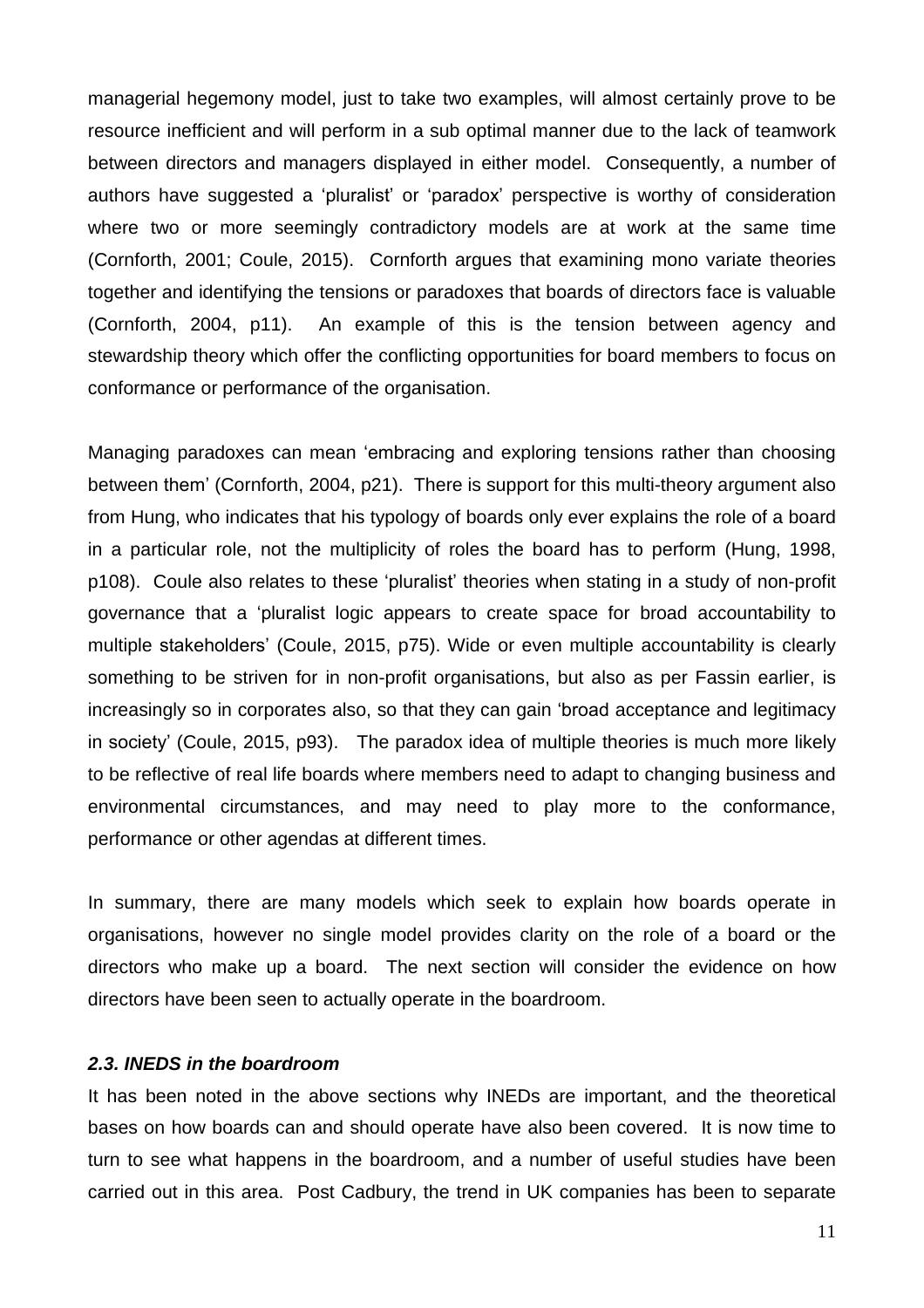the roles of Chair and Chief Executive (a main Cadbury recommendation) and to increase the number of INEDs on a board (eventually Higgs recommended more than half of the board should be INEDs).

Pettigrew claimed that there was a 'dearth of descriptive information about the conduct and performance of part time directors' (Pettigrew, 1992) - however it should be remembered that this was in pre-Cadbury times, and significant research has been carried out since then. Later on, the same author suggested that 'knowledge about the structure and composition of boards exceeds knowledge about their behavioural dynamics' (McNulty and Pettigrew, 1999, p49). This was undoubtedly true at that time, and possibly so even today, as once the boardroom door is closed, what goes on behind is possibly more of an art than a science. Parsons and Feigen (2014) allude to this when quoting a CEO of a private equity firm who stated that 'the best boards have a certain magic'.

An early post Cadbury study asks the basic question 'what do boards do?' (McNulty and Pettigrew, 1996, p161) and indicates that the answer includes selecting and monitoring the CEO, supervising top management, determining strategic direction, leading on ethical and legal conduct matters, establishing vision and mission, ensuring shareholders are rewarded and deciding on the use of resources. There are many ways of describing this board 'to do' list, but most researchers include the above items in one form or another. This study also indicates that part time chairs and INEDs claim to contribute to some significant tasks within a company, such as developing strategy and the make-up (appointment, selection and removal) of board members (McNulty and Pettigrew, 1996, pp165-166). This is done by converting their sources of power into influence. Quoting Bertrand Russell, Pettigrew and McNulty suggest that the 'fundamental concept in social science is power, in the same sense in which energy is the fundamental concept in physics' (Pettigrew and McNulty, 1995, p851). In the context of a boardroom, power is not absolute but relative - it can be gained and lost in several ways, based on circumstances, available information flows, and/or relationships for example.

Chairs tend to exercise their power by using the authority of their position, whilst INEDs rely more on building alliances, personal knowledge, expertise and experience - which would presumably be how they made it into the boardroom in the first place. In terms of sources of power, McNulty and Pettigrew indicate that traditionally, INEDs are seen as lacking in power compared to in house or executive directors through a reduced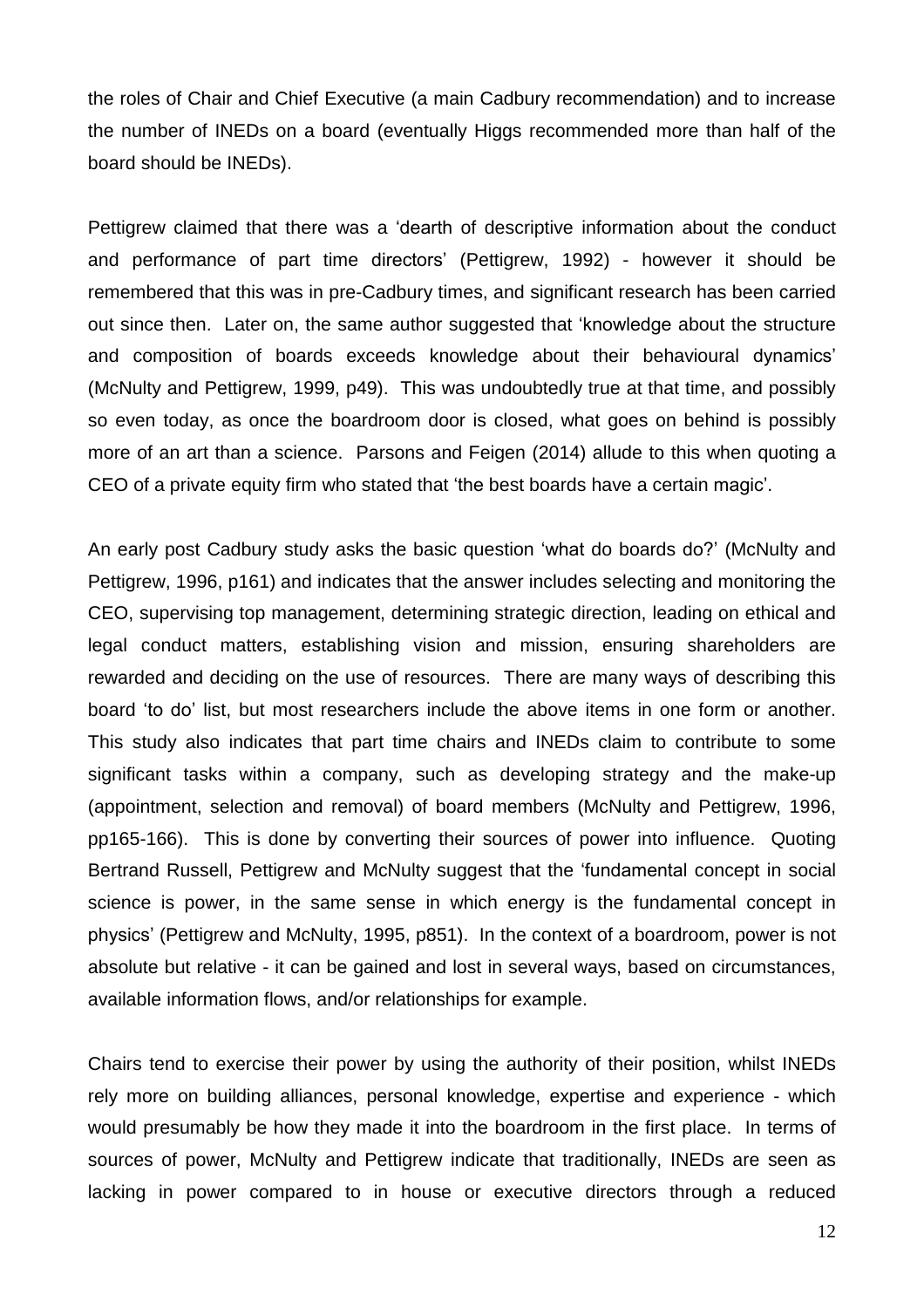information flow (McNulty and Pettigrew, 1996, p162) - this certainly fits into the managerial hegemony model, however it is for INEDs to resolve this through demanding the right information at the right time - and of course in a company which operates more to a partnership or stewardship model, this is what will happen.

There can also be differences in 'skill and will' (Pettigrew and McNulty, 1995, pp 865-868) between INEDs which affect their ability to make a difference in the company they are serving. Both of these factors are required for INEDs to make their presence felt, just being there is not sufficient. To take one example, if INEDs wish to contribute to the initiation of discussions, shaping of strategic options or decision making regarding strategic directions within a board, in other words expected board functions, they need to use their experience and expertise (skill) and be willing to make telling contributions to the debate (will) - McNulty and Pettigrew found that INEDs *were* able to make contributions to the furtherance of a company through will and skill (McNulty and Pettigrew, 1999, pp 47-74). This finding tended to negate the earlier wisdom which suggested that INEDs were merely impotent wielders of rubber stamps as found in earlier studies (McNulty and Pettigrew, 1999, p57). Another early post Cadbury study confirmed this point, suggesting that Chairs and Chief Executives were keen to ensure that their INEDs had a range of useful attributes, such as accessibility, commitment, problem solving ability, flexibility, empathy, rapport, and any relevant special skills (Kearns, 1995, pp 346-353). From the above, it is evident that there is a valuable role for INEDs on boards, at least in the modern era and with enlightened Chairs, Chief Executives and management teams. The likely consequence of this is that companies can, should and possibly are moving away from the 'agency' model where conformance is the watchword, and the board role is purely to police management. Equally, good INEDs will not be satisfied with a managerial hegemony approach to business affairs where the Chief Executive treats the board as a rubber stamp.

Moving to consider more how INEDs should actually operate in their role, Roberts *et al* (2005) carried out a significant qualitative research project on behalf of Derek Higgs for his 2003 report, the outcomes of which suggested that INEDs help organisations to get beyond the agency view of governance theory. They found that board effectiveness was determined in large part by the relationship between the INEDs and the executives, and that the theoretical strictures of agency versus stewardship are not reflected in real life situations (Roberts *et al*, 2005, pS5). This research generated a series of three axes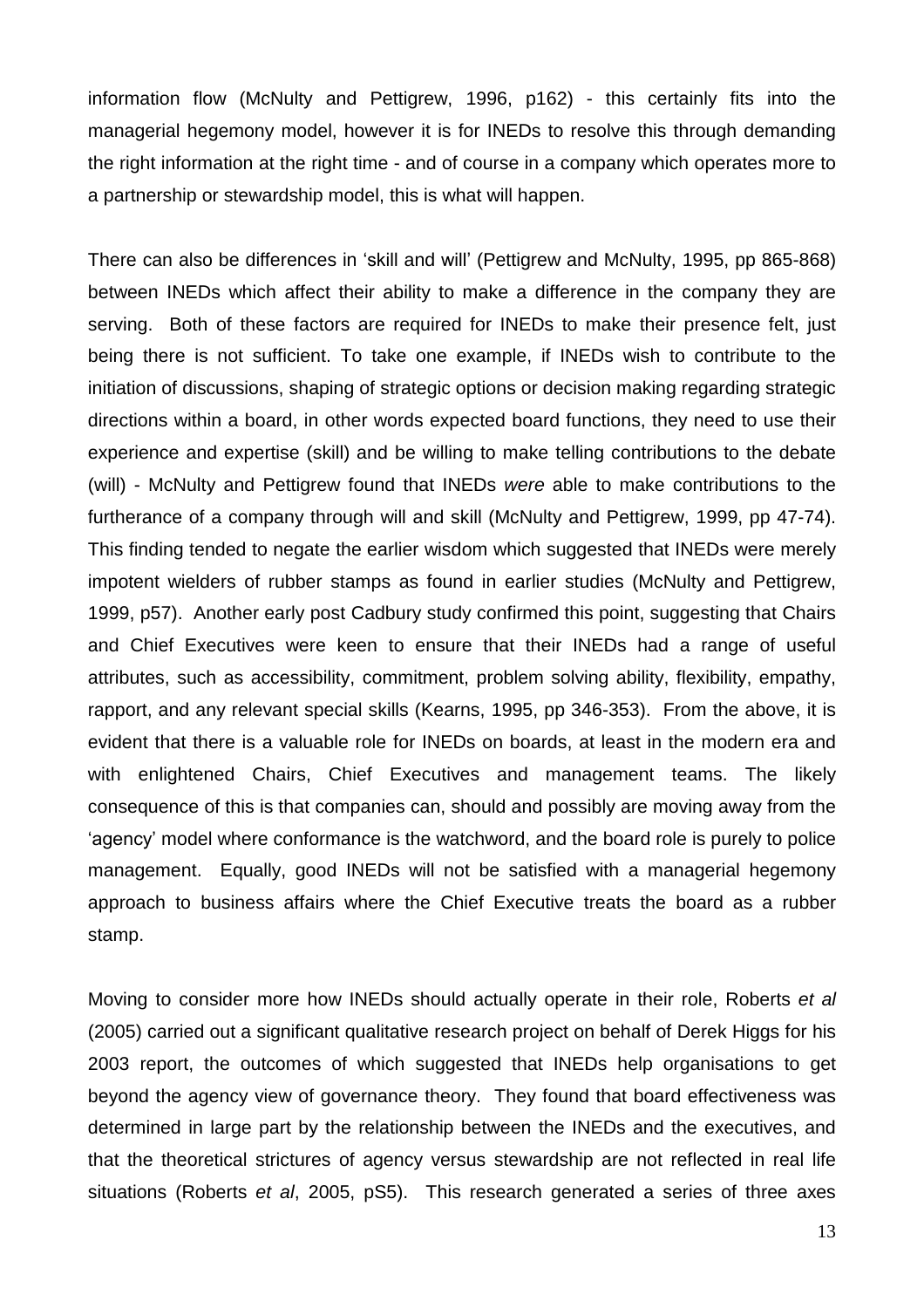which are at first glance valuable as a guide for INEDs as they describe well what an INED should be and how they should operate. It is suggested that in order to develop good accountability in their role, INEDs should be, 'engaged but non-executive'; 'challenging but supportive'; and 'independent but involved' (Roberts *et al*. 2005, pS6). Engaged but nonexecutive indicates that INEDs should know about the business but not try to run it on behalf of the Chief Executive. Challenging but supportive suggests that INEDs need to regularly ask the hard questions of the Chief Executive but once that is done and the debate has been settled, they should support the management team to deliver the agreed outcomes. And finally, independent but involved means that INEDs should resist any temptation to 'go native' within their business, whilst on the other hand they should not stay aloof and distant. The concept of INED accountability was one which Roberts *et al* coined to break through the traditional view of INEDs as either monitors or collaborators (Roberts *et al*, 2005, pS6), and it would seem to offer a more mature and realistic picture of what INEDs are meant to do and be in relation to their appointment at a particular company. Interestingly, there was a suggestion that the work of the INED is 'almost completely invisible to all but fellow board members, and as a result poorly understood' (Roberts *et al*, 2005, pS11) - this may well be true, however this particular research seems to have captured well the essence of INED work, and in turn contributes significantly to understanding how effective boards operate, which Forbes and Milliken in 1999 described as 'among the most important areas of management research' (Roberts *et al*, 2005, pS17).

To take the debate one stage further on the actual role of INEDs on boards, it is also worth considering here one of the other recommendations in the Higgs Review, which was that there should be more than 50% INEDs on a board, *excluding* the Chair. McNulty *et al* review the various chair models (full versus part time, insider versus outsider, executive versus non-executive) and suggest that full time executive chairs have a greater influence in strategy and resource dependence tasks, whilst part time INED chairs are better able to influence monitoring and control tasks (McNulty *et al*, 2011, p91). This view emanates from a research study of 160 FTSE 500 chairs, however it would seem to be too simple, neat and tidy to describe an outcome where chair power and influence degrades in a linear fashion from executive insider chair to INED outsider chair. It would almost follow from this analysis that chairs should be executive and full time in order to exert the most influence on a company, and yet we know that if INEDs are doing their job well, they will (including when they are in the chair) ensure that they have the information needed, build the correct relationships with other INEDs and the Chief Executive, and exhibit the right

14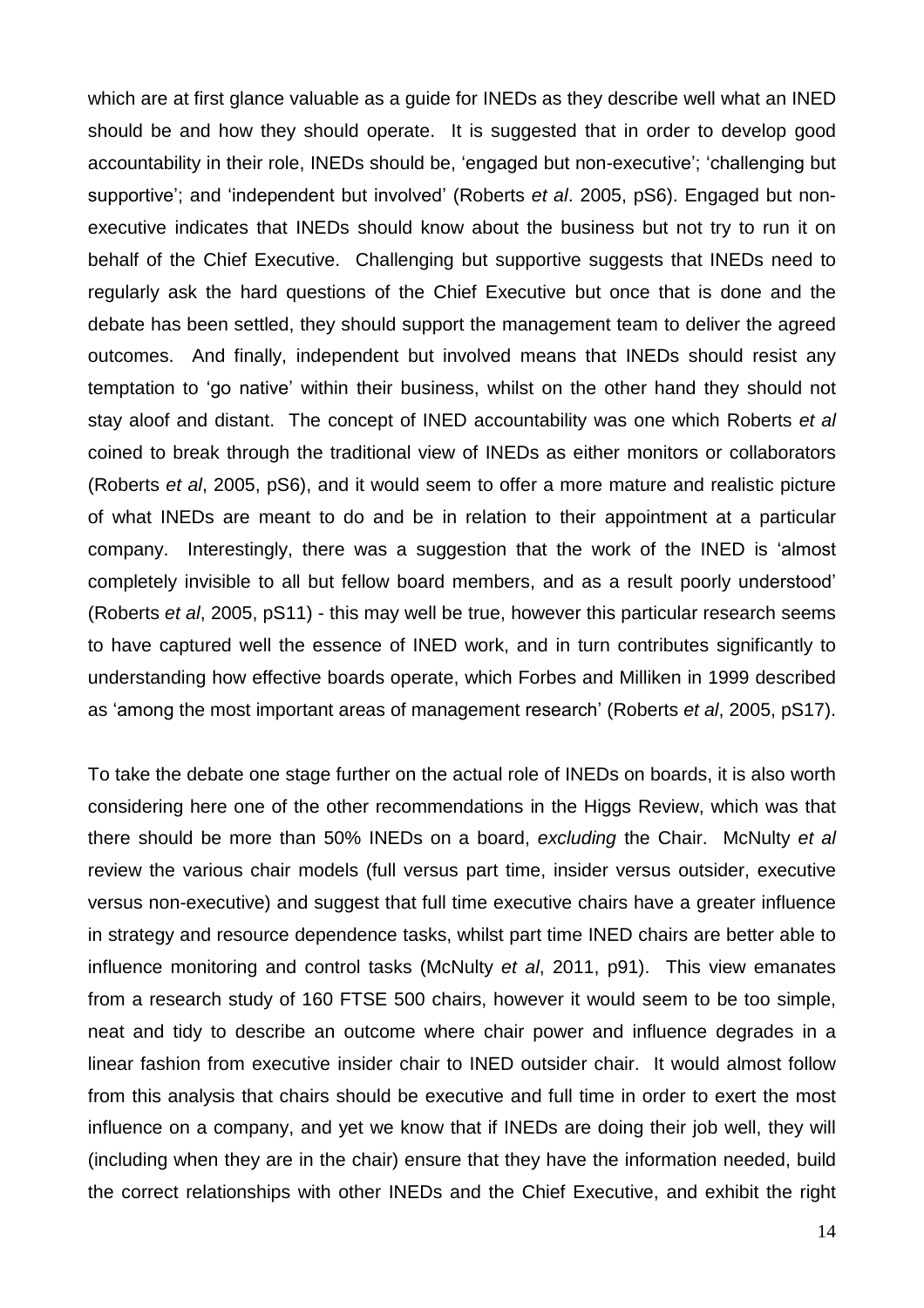behaviours, to create success for their company. Therefore it could be said that the human characteristics of specific INEDs are likely to be at least if not more important than the structures in which they are asked to operate.

## *2.4. INEDs on non-profit and sporting boards*

The final section of this review will cover the research into board governance as far as it has been applied to the areas of non-profit and sporting governance. Most if not all of the points made by Cadbury *et al*, and most of the research noted above in relation to the ways boards actually operate was originally aimed at corporates. Nevertheless, as sporting NGBs take on more tasks, are allocated more public funds, and generally become bigger businesses themselves, much of the theory should also in practice be applied in this industry. Just because an organisation is not set up to make profit is not an excuse for it to be badly governed - many sporting NGBs today turn over millions and in some cases hundreds of millions of pounds and they should expect to be held to similar standards as those applied to profit seeking companies.

One of the earliest studies of governance in non-profit organisations was carried out by Inglis (1997a) who almost 20 years ago now looked at the interactions between volunteer board members and the paid staff in Canadian NGBs. Whilst this work does not explore the concept of INEDs on NGB boards, it is valuable in that it begins to outline the declining role of the volunteer board member and the rise of the paid staff (increasing influence of the Chief Executive and staff team) over time. Inglis (1997a) suggests three 'archetypes' for NGB design. These are the 'kitchen table' where volunteers control everything, the 'boardroom' where (often after government influence) there is a focus on elite development, policy formulation and specialism within the volunteer roles, and finally the 'executive office' where paid staff are taking more control over the NGB (Inglis, 1997a, pp 15-16). Inglis points out that there is 'limited research… that explores and substantiates the dynamics of the relationship' between the volunteers and paid staff who share leadership in NGBs (Inglis, 1997a, p17) and also notes that the 'volunteer board and paid executives must work together to define the best ways of achieving objectives' (Inglis, 1997a, p18) - this is more than tacit support for the stewardship model of governance. Inglis also found that different types of board members (presidents, volunteers or CEOs) reported varying views of the influence they believed they had on different tasks in the organisation, with the CEOs indicating (and the presidents and volunteer board members agreeing) that they felt they had more influence in most areas than either the presidents or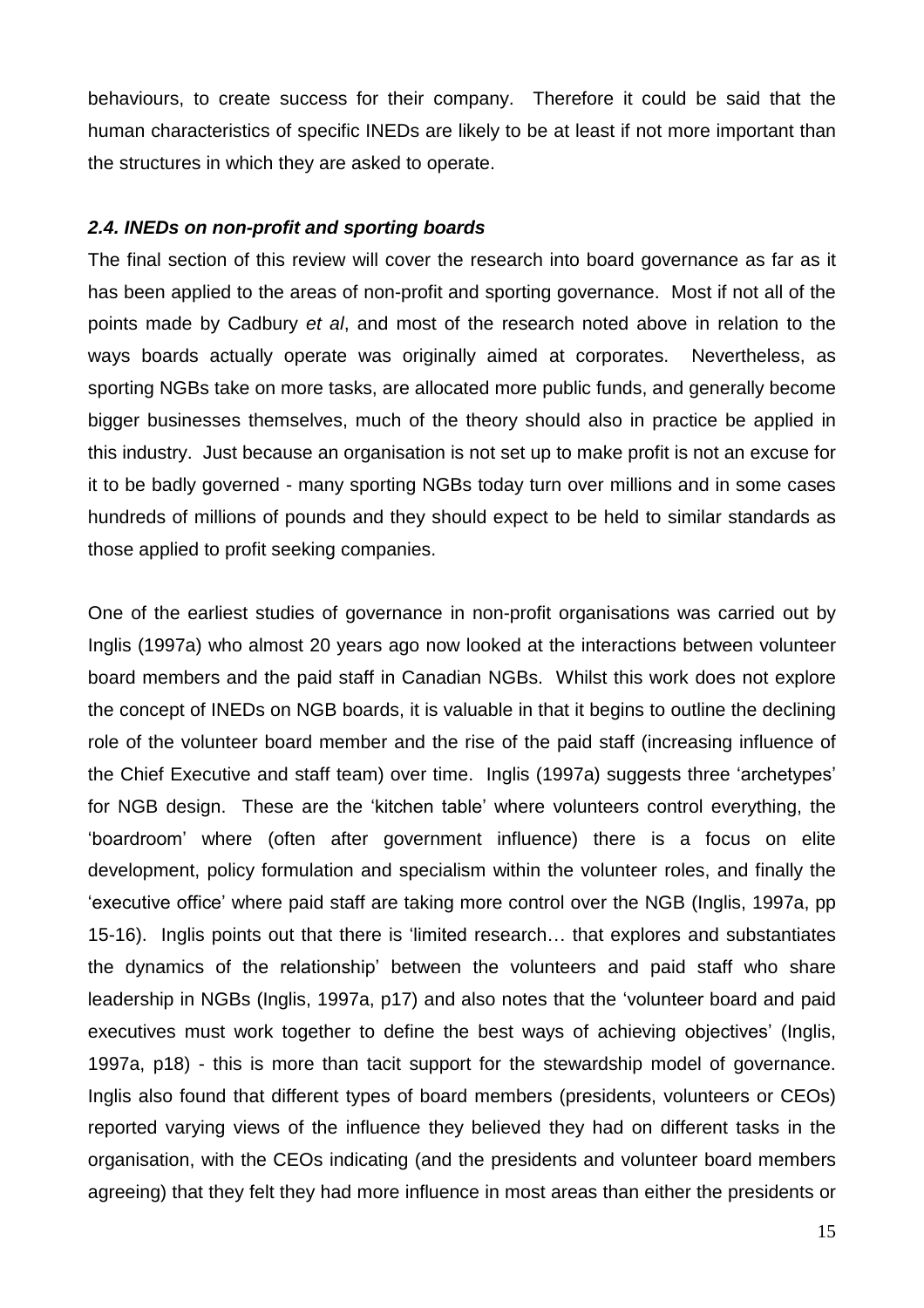the volunteer board members (Inglis, 1997a, p26). Inglis also drew upon the same base research to shed some light on what non-profit boards actually do in the changing world where paid staff were gaining influence over time, and suggested a theoretical perspective containing four roles - mission, planning, 'executive director' (hiring and managing the CEO), and community relations (outreach in many ways), focus on which would help the various players better define their contributions and influence (Inglis, 1997b, pp160-176).

Kikulis (2000) takes this analysis a little further by introducing the idea of 'sedimentation' where in the case of NGBs the concept of volunteer control is institutionalised over time and generations (many NGBs are now over a hundred years old, and until recently changed little throughout much of their life). Kikulis also refers to 'erosion' of such control and practices, embodied in the rise in influence of the paid executive or CEO to the detriment of the level of influence of the volunteer board member, despite resistance to such change from the volunteers (2000, pp 293-320). This work is key as it begins to explain the move away from the traditions of volunteer led governance in NGBs towards a more professional environment. Whilst this work does not cover INEDs specifically, it is germane in that this transfer of influence over time opens the way for further assurance to be given by NGBs through the arrival of INEDs to provide a third force on the board as well as volunteer (sport) members, and CEOs.

In further connected research around boards of NGBs, Ferkins and Shilbury (2010) focus on what boards can do to develop their strategic capability, which they considered to be an important aspect of the role of such a board. Their earlier work indicates the strategic role and performance of boards is a 'weakness in many sport organisations' and that 'the strategic role of the board is underdeveloped in the sport management and governance literature' (Ferkins *et al*, 2005, p195). They also suggest that the governance literature to date does not 'fully encompass the diversity that exists within the sport setting' (Ferkins *et al*, 2005, pp 195-196), which is another way of saying that NGBs are different from profit seeking companies, and that governance research in sport needs to be cognisant of this. In a further paper, the same authors bemoan the situation that 'no studies exist in sport governance on the strategic contribution of board members' (Ferkins *et al*, 2009, p246) and they use an action research approach involving New Zealand Football as a case study to formulate ideas around the shared leadership needed between board members and the CEO and the need for boards to step up on strategic processes.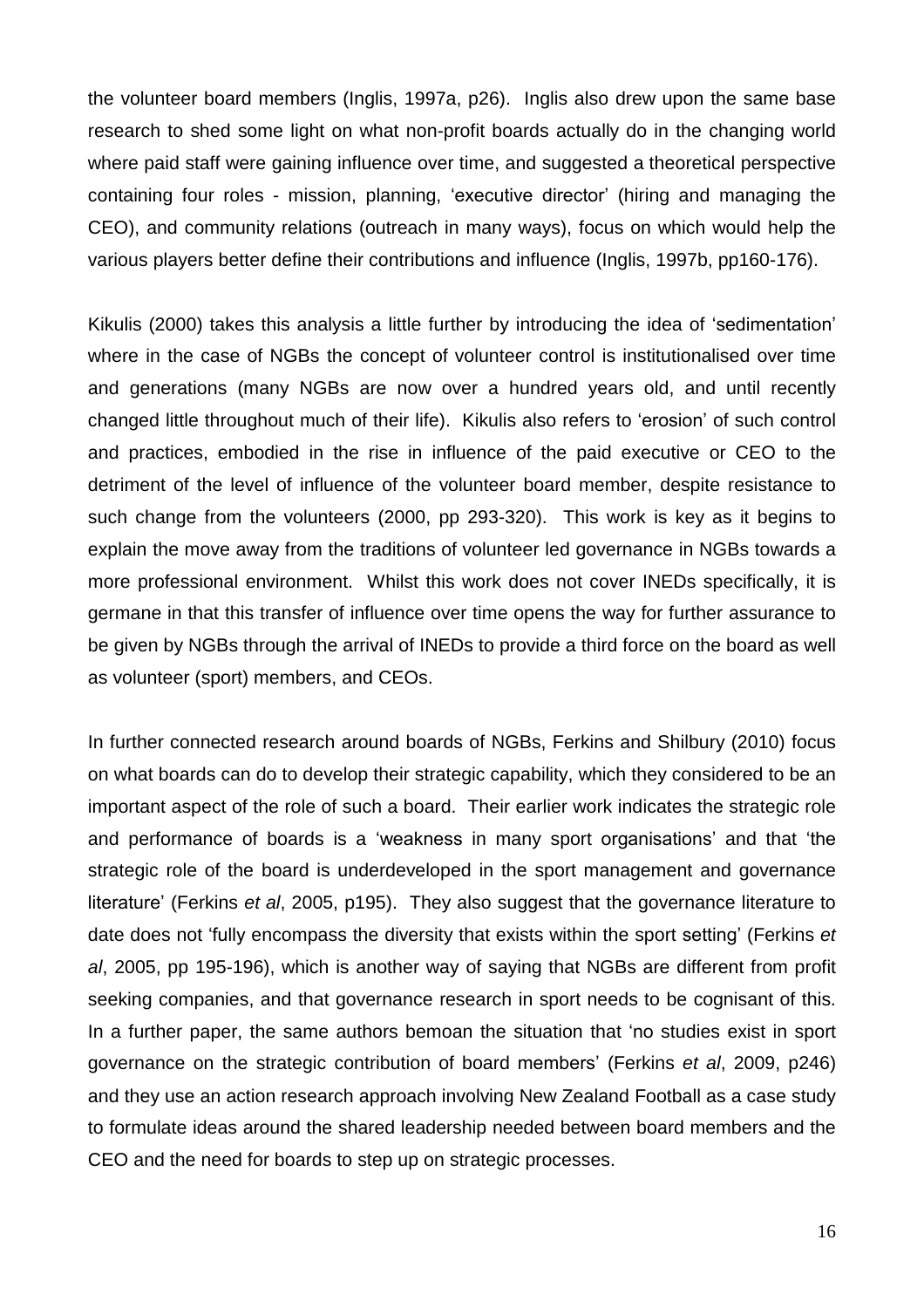They test the theoretical frameworks covered earlier in this literature review and postulate that 'stewardship theory has the most potential to frame the complex dynamics' (Ferkins *et al*, 2009, p270), in other words that if board members and CEOs work together to drive NGBs forward, more positive outcomes will likely be reached. Although they do not make the point explicit, they also indicate that there is a need for greater commitments of time and expertise, which 'has implications for current expectations of volunteer board members' (Ferkins *et al*, 2009, p273) and suggests an opening of the door to INEDs with specialist skills and experiences. Similarly, Shilbury and Ferkins also noted in relation to New Zealand Football that 'as the culture of a strategic plan became ingrained in board meetings, the intellectual commitment required from board members rose quite sharply' (2011, p119). They believe that more research in this area might 'tease out a better understanding of the need for balance between elements (such as between those identified as performance and conformance)' (Ferkins and Shilbury, 2012, p78); again this is an area where INEDs can provide value, drawing on the earlier thoughts of Roberts *et al* on being 'engaged but non-executive, challenging but supportive, and independent but involved'.

Ferkins and Shilbury eventually describe an emerging model for NGB governance which they call 'board strategic balance' (2015). One element of this model is an increasing contribution from part time board members, along the 'will and skill' axis put forward by Pettigrew and McNulty and covered earlier in this review. Again although this does not mention INEDs specifically, it suggests that board strategic function will be improved with greater contributions from board members, and this would suggest there is an attraction here to INEDs who can provide the will and skill sometimes missing in the board members who come through the ranks of the sport itself. Ferkins and Shilbury (2015) also in recent work start to focus on the broader accountability concepts highlighted by Coule (2015) and Fassin (2012) in that they introduce the notion of 'salient stakeholder' (meaning that not all stakeholders are equal and some require more focus than others in governance terms) and offer the thought that 'stakeowners' (the legal stakeholders, often members in NGBs) have a significant responsibility not to 'hold back' any moves to better governance (Ferkins and Shilbury, 2015, pp 93-108).

Finally in this area, Hoye and Doherty indicate that relatively few studies have taken place into the board performance of sporting NGBs and suggest a number of areas for future research (Hoye and Doherty, 2011, pp 272-285). They indicate that the 'importance of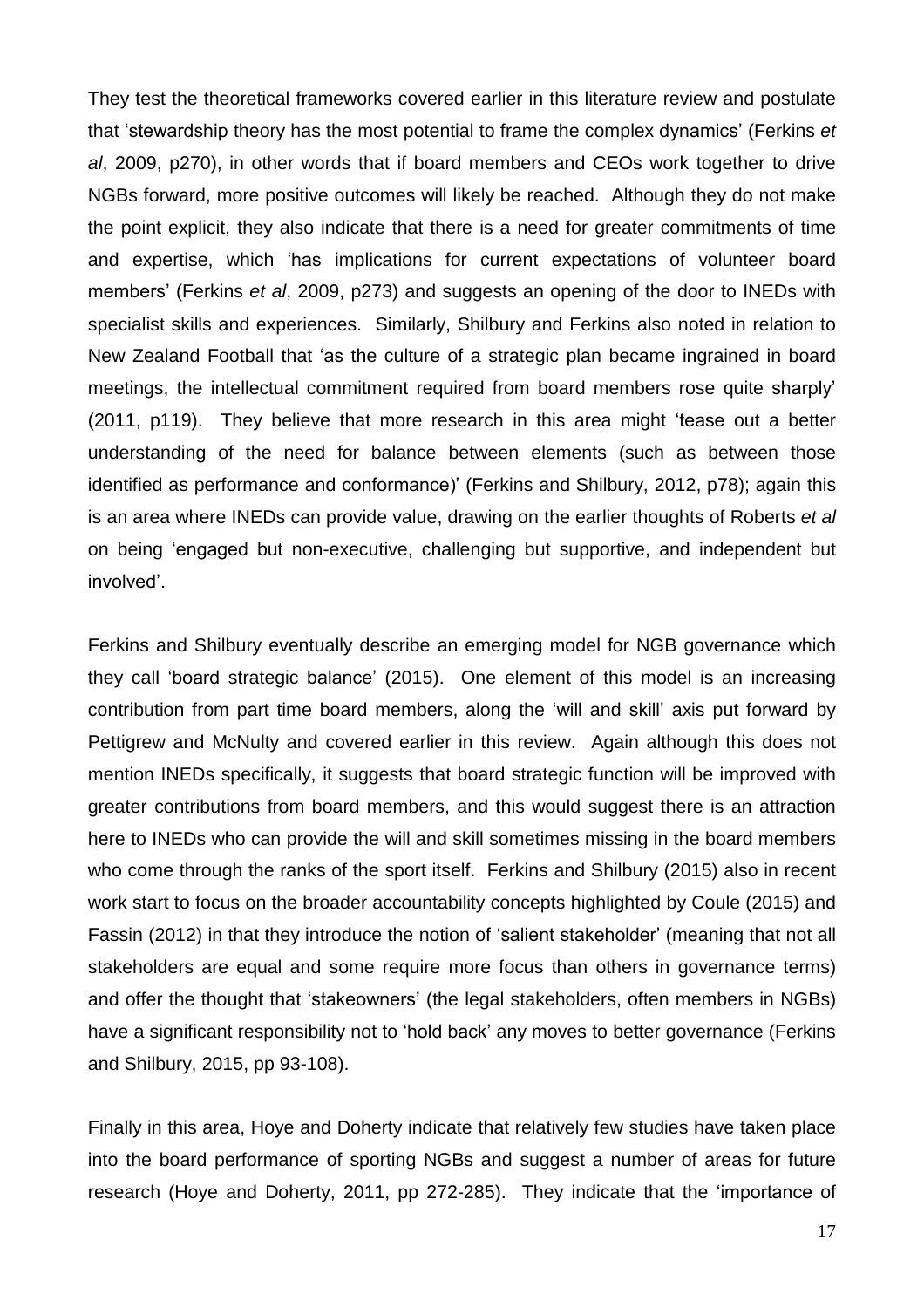individual factors (such as board member motives and skills)' is an area worthy of interest, however they do not go as far as to say that INEDs could be part of the solution. Taylor and O'Sullivan (2009) do go further than this and bring much of the aforementioned corporate research to bear in that they make a number of recommendations for the boards of sporting NGBs. They recommend a move away from the representational nature of NGB boards towards relatively small boards which reflect the business need of the NGB, the separation of the Chairman and CEO role, and the presence of (more) INEDs on such boards (Taylor and O'Sullivan, 2009, pp 681-693).

Even so, given the amount of research already completed, there seem to be very few, if any, papers on the specific role of INEDs within NGBs even though the increasing use of INEDs in profit seeking companies would be a good barometer of their likely value in NGBs too. It is hoped that the new research carried out for this project will shed some further light on the role and value of INEDs within sporting NGBs.

## **3. Research methodology**

The aim of this research was to capture the experiences and perceptions of the role of the INED ad to better understand the potential contribution they ca make to the board of an NGB. Given there is little academic research on this in the context of the sport sector, this research was by its nature exploratory although it is framed by previous research setting out the roles of the INED. The aim of this research was therefore not to develop generalized conclusions but it was felt that the insights provided would potentially mean that the findings are transferable to other NGBs.

## *3.1. Data collection*

It was decided to seek and obtain new data from at least six NGBs, split between football and other major team sports in the UK. The sampling approach used was a 'purposive or judgemental sampling' (Saunders *et al*, 2007, pp 230-232) as the organisations to be part of the research pool were chosen for a purpose (mainly, that they were significant and particularly informative NGBs governing major UK team sports), rather than chosen in a random or other fashion. The organisations chosen by purposive sampling were as follows:

## *Table 3.1. Sample organisations chosen for this research*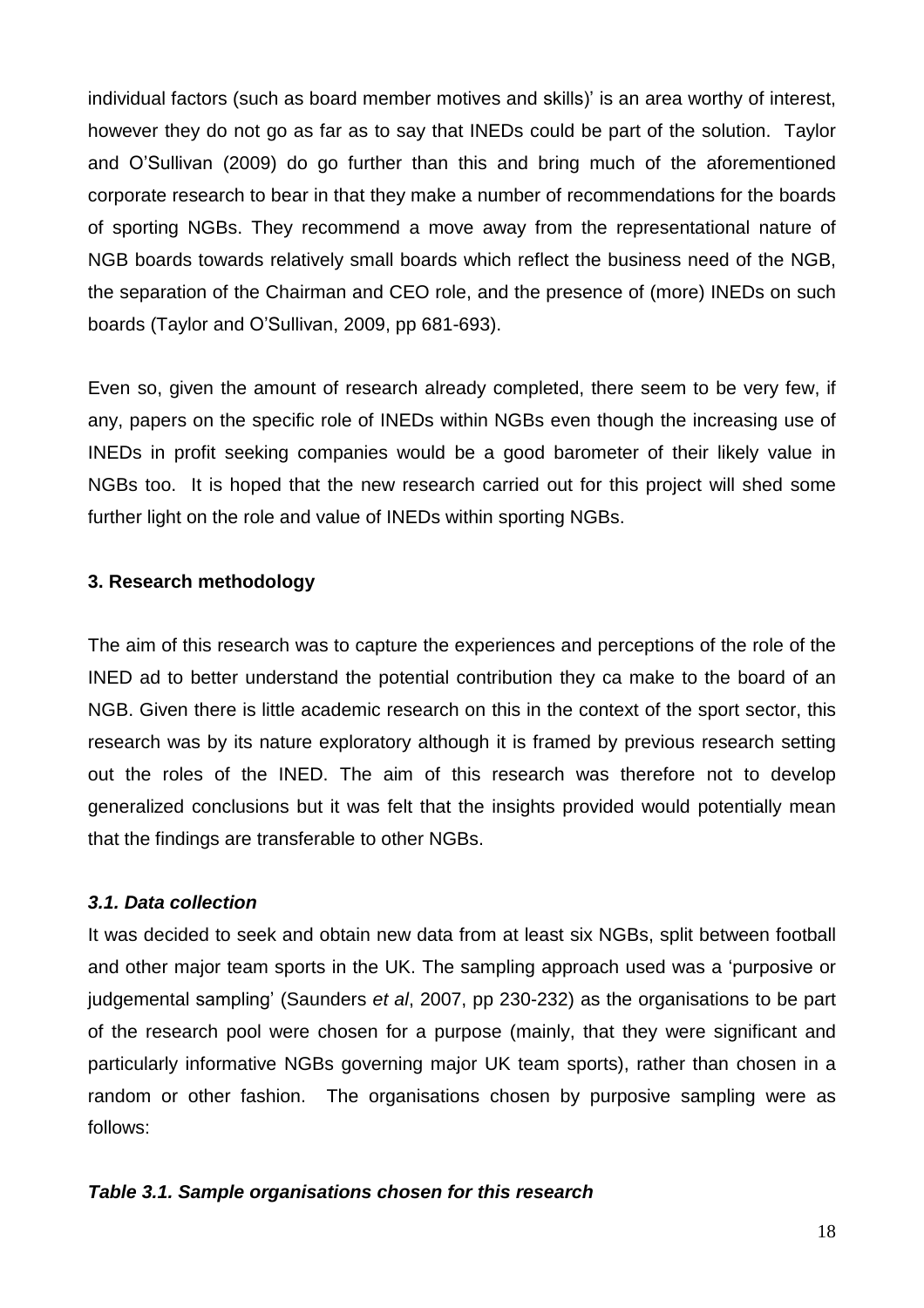| Football                            | Other team sports                     |
|-------------------------------------|---------------------------------------|
| Football Association (FA)           | <b>Rugby Football Union (RFU)</b>     |
| Scottish Football Association (SFA) | Rugby Football League (RFL)           |
| Irish Football Association (IFA)    | England and Wales Cricket Board (ECB) |

The main data collection used qualitative, semi-structured interviews, with one INED from each of the NGBs chosen. The interviews with specific INEDs were all arranged by personal contact, four through direct contact, and the other two from connections of the author who knew the first choice interviewees. All of the first choice interviewees agreed to take part in the research process. In addition, an interview was conducted with the President of the United States Soccer Federation (who was also a member of the FIFA executive committee). The author had met the individual briefly before, and he agreed to help by discussing the importance of governance and the role of the INEDs at the United States Soccer Federation, CONCACAF and FIFA. Details of the interviews are listed below:

| <b>National</b>                            | <b>Name</b>                    | <b>Position</b> | <b>Date</b><br><b>of</b><br>interview | Face to face Location |            |
|--------------------------------------------|--------------------------------|-----------------|---------------------------------------|-----------------------|------------|
| Governing<br><b>Body</b>                   |                                |                 |                                       | or telephone          |            |
| Rugby<br>Football<br>League                | <b>Brian</b><br><b>Barwick</b> | Chairman        | 27/05/2015                            | Face to face          | Twickenham |
| Football<br>Association                    | Greg Dyke                      | Chairman        | 28/05/2015                            | Face to face          | Zurich     |
| <b>Scottish</b><br>Football<br>Association | <b>Barrie</b><br>Jackson       | <b>INED</b>     | 30/05/2015                            | Face to face          | Glasgow    |
| Rugby                                      | <b>Miles</b>                   | <b>INED</b>     | 24/06/2015                            | Telephone             | N/A        |

## *Table 3.2. Interviewees*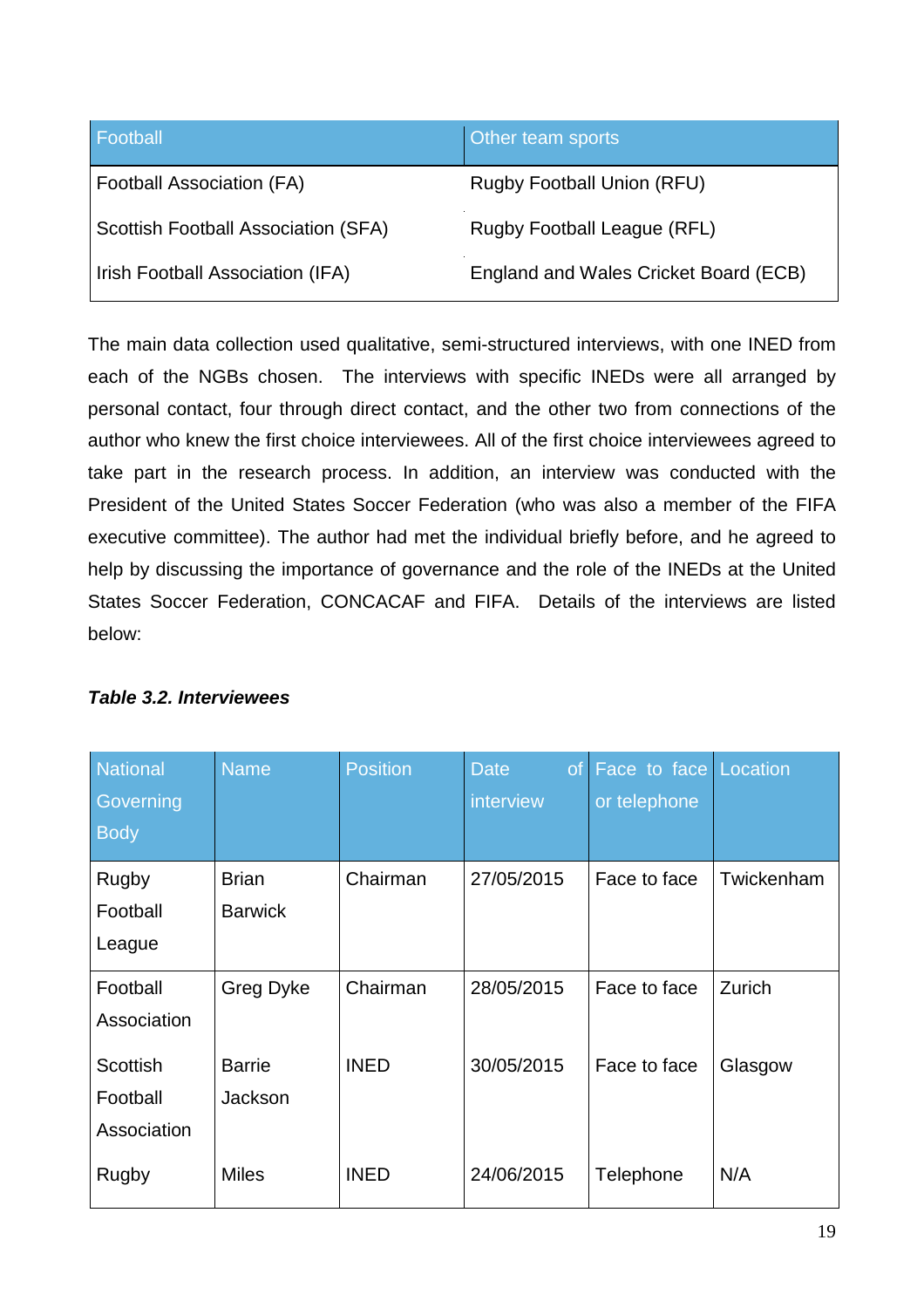| <b>National</b>      | <b>Name</b>         | <b>Position</b> | <b>Date</b><br>of <sub>l</sub> | <b>Face</b> to face Location |                |
|----------------------|---------------------|-----------------|--------------------------------|------------------------------|----------------|
| Governing            |                     |                 | interview                      | or telephone                 |                |
| <b>Body</b>          |                     |                 |                                |                              |                |
| Football             | Templeman           |                 |                                |                              |                |
| Union                |                     |                 |                                |                              |                |
| Irish Football       | Dr<br>Leslie        | Chairman        | 01/07/2015                     | Face to face                 | <b>Belfast</b> |
| Association          | Caul                |                 |                                |                              |                |
| England and          | Jane                | <b>INED</b>     | 06/07/2015                     | Telephone                    | N/A            |
| <b>Wales</b>         | Stichbury           |                 |                                |                              |                |
| Cricket              |                     |                 |                                |                              |                |
| <b>Board</b>         |                     |                 |                                |                              |                |
| <b>United States</b> | <b>Sunil Gulati</b> | President       | 22/07/2015                     | Telephone                    | N/A            |
| Soccer               |                     |                 |                                |                              |                |
| Federation           |                     |                 |                                |                              |                |

As noted above, all of the interviews took place in a period of seven weeks in 2015, and each interview followed the same basic script of questions. These questions were developed from key themes that were identified in previous literature on the role of INEDs. They focused on the following four areas: the contribution that INEDs make to the board; their importance to the board; board composition; and the role of INEDs in developing and monitoring NGB strategy. All interviewees were given a copy of the questions in advance, and all agreed that their responses could be quoted, if necessary. The interviews were all recorded with approval from the interviewees, contemporaneous notes were also taken, and the each interviewee was given the time and space to expand on their answers to the questions as they saw fit. This sometimes gave rise to supplementary questions to tease out the interviewees' views further, and the interviews ranged from 29 to 58 minutes in length averaging out at 40 minutes each. The combination of notes and interview recordings were later reviewed in detail to provide insights which could be combined and written up. Each interviewee also gave permission for their name to be quoted in the research paper.

## *3.2. Data Analysis*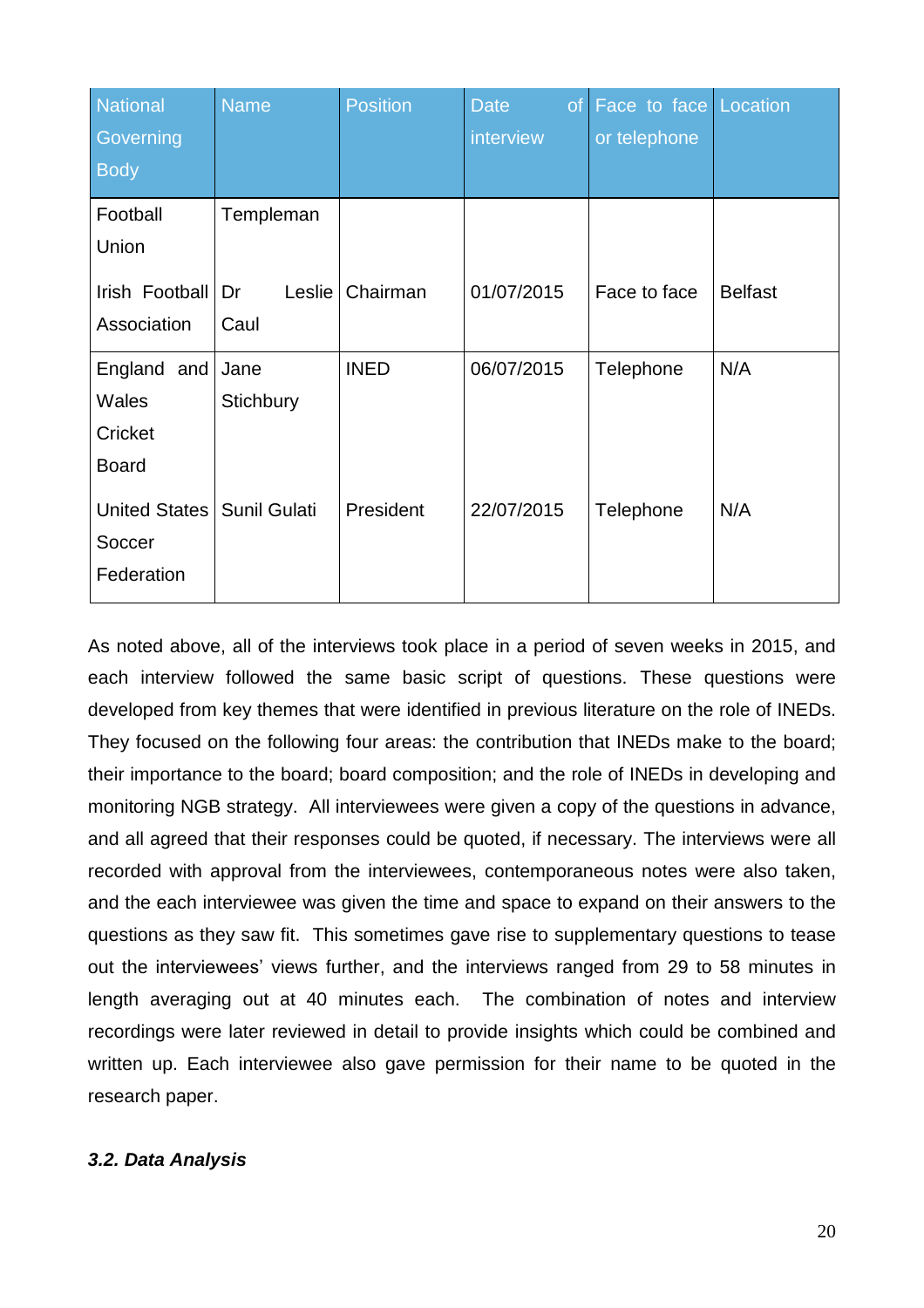As mentioned above, the key themes from the literature review served as a framework for structuring the interview process. The analysis of the interviews was therefore structured around the aspects that INEDs can potentially bring to the board. These aspects that emerged from the interviews align with some of the prescriptive literature on the importance of INEDs, and included the following: INEDs provide a more varied skill set; INEDs help to provide balance on NGB boards; the improvement of board behaviour; INEDs can support the strategy process; INEDs provide objectivity if chairing the board. The fact that the interviewees were all INEDs themselves is a clear limitation in the sense that they may clearly be more positive towards their own positions and towards the role of the INED, demonstrating an element of self-serving behaviour in the interviews. Whilst it is recognized that a more rounded understanding and analysis would have also involved interviewing CEOs and executive board members to get their perceptions of the role of the INEDs, the fact that this research is based on the perceptions of INEDs at some major UK NGBs provides us with some insight into the role; an issue that little previous research on sport governance and boards has focused on.

## **4. Research Results**

In this section the results from the seven semi-structured interviews with INEDs already in situ at a range of significant sporting NGBs in the UK will be noted and analysed. Similarities will be sought in relation to different NGBs based on the presence and reflections of the INEDs who sit on those boards. The aim is to explain and develop these thoughts in terms of board membership numbers, board behaviours, strategy setting and monitoring, and working with the Chief Executive to jointly take the business forward.

## *4.1. INEDs provide a more varied skill set*

Starting with a clear view from the representatives of all NGBs involved, all of the interviewees agreed very strongly with the need to have INEDs on the boards of NGBs. One interviewee noted that there is by its very nature a lot of self interest in sporting bodies such as NGBs, where board members try their best, however cannot help but act representationally, based on which part of the sport they grew up in or represent. They argued that the presence of INEDs is a necessary counterweight to this tendency, usually bringing less vested views as well as a range of skills and experiences not likely to be found in the sporting director on the board (the 'will and skill' suggested by Pettigrew and McNulty (1995)). Another interviewee was even more adamant on this point, suggesting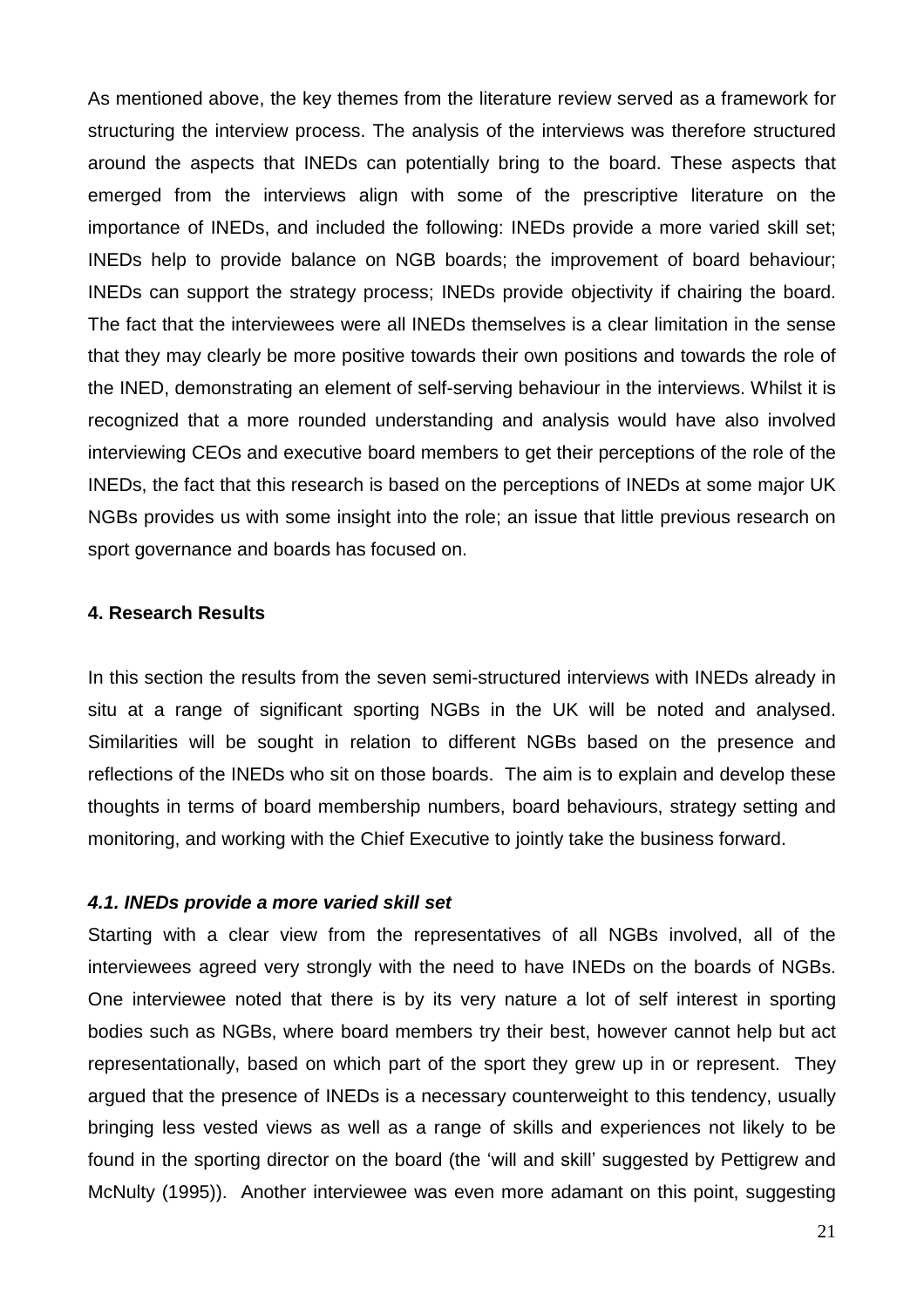that a fundamental problem in NGBs occurs if all of the board members come from the sport itself. In this situation, they suggested that they will only ever represent their constituent parts, rather than look after the organisation as a whole, and that conversely, INEDs will usually think of the whole organisation rather than any one part. Interestingly, one of the interviewees gave an example of this very point, from their prior experience as Chief Executive of an NGB. At this stage, neither the Chairman nor the Chief Executive had a vote, and there were no INEDs on the board. They recalled that in this situation, the board often voted along representational lines on a matter and so a deadlock was reached, with no constitutional way of resolving an issue.

Further to the need for INEDs, one interviewee was of the view that INEDs in NGBs are just as important as they have come to be in companies, and that they improve the governance of any organisation. This would bear out the views of Cadbury and all successors who have paid such great store to INEDs. They pointed out that introducing INEDs in their NGB came about as a result of a review of governance and that although they were the first INED on that particular board, another would be joining him in the summer of 2015, reducing the number of 'office bearers' (in this case a Vice President drawn from the ranks of the sport) by one. They pointed out that talent was brought into the board from other sources than the sport by INEDs, a comment which was echoed by another of the interviewees, who added that INEDs provide challenge and balance not likely to be found in the sporting directors. This interviewee also added that some sporting directors are so 'embedded' (similar to the 'sedimentation' idea put forward by Kikulis (2000)) based on their history and experiences that INEDs are the only realistic vehicle to provide such challenge and balance. He further noted that the presence of INEDs on NGBs was if anything more critical in the current environment due to the lack of history of INEDs being part of NGBs compared to their presence in companies.

Several interviewees brought forward the point that INEDs can generate a wider perspective of society and the good of the country. One was of the perhaps Kennedyesque view that INEDs will be able to think about 'what the NGB can do for the country, not just about the sport in question'. They also noted that the value of a specific INED will relate to the experiences, skills, contact and possibly even the 'assurance value' carried in from other experiences which can be given to significant stakeholders. One of the interviewees argued that adding INEDs to the board of their organization was *'one of the best things the organisation had ever done'*. Their particular board has 15 members (itself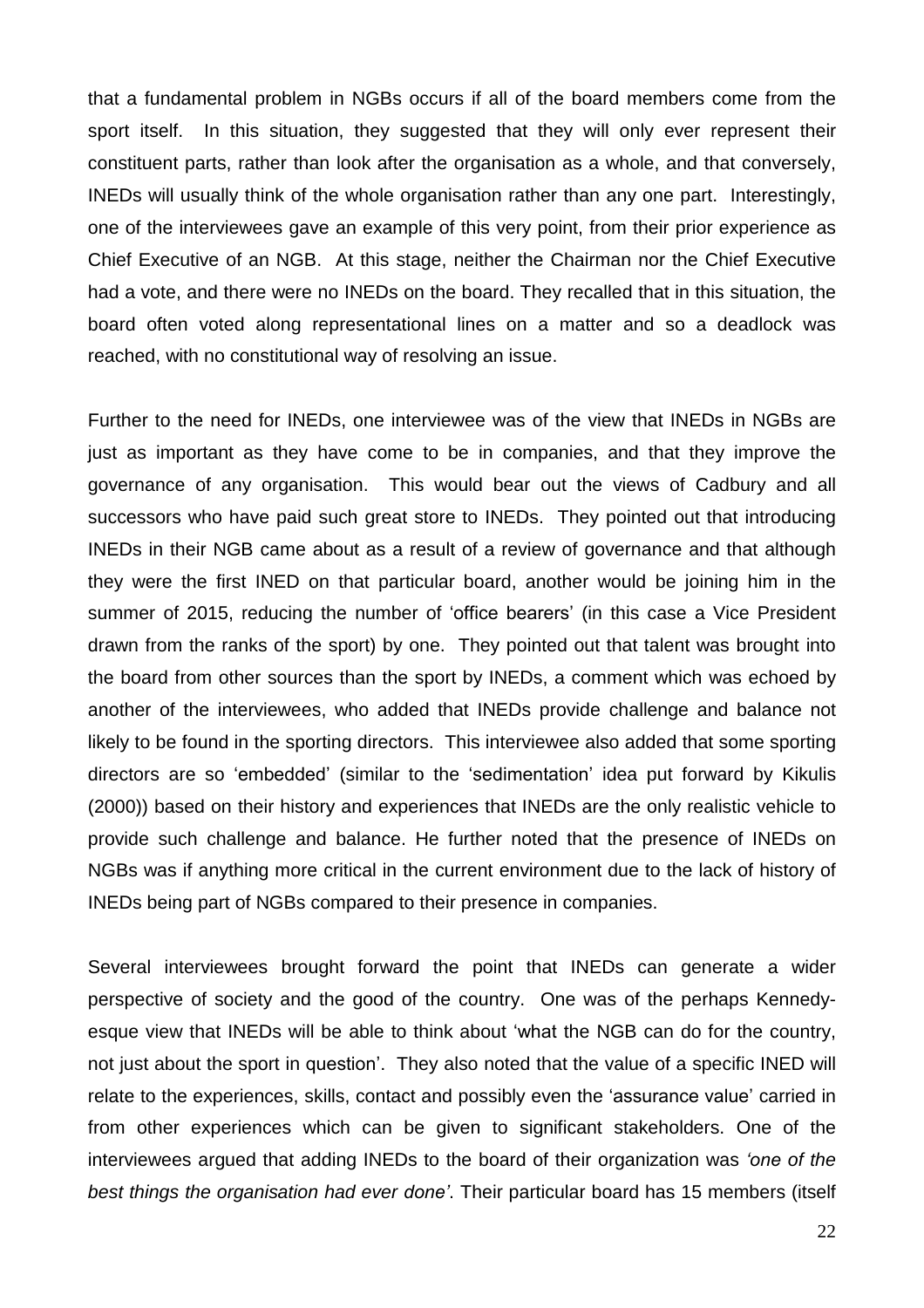quite a large board), with 3 INEDs, all of whom (currently) come from very strong backgrounds. They noted that whilst the board members from the sport itself are respectable people, the INEDs bring significant extra value and new perspectives to the board via their experience and different characteristics.

It was also stated that INEDs can help to ensure that board is equitable and diverse, another necessary element of corporate makeup in these times. Korn Ferry's 'Class of 2014' report indicates that this view on this issue is being taken seriously by corporate boards with 39% of first time NED appointments at FTSE 350 companies in 2014 being female, up from 28% in 2013 and just 11% back in 2017 (Frith, 2015). Another interviewee agreed with this sentiment, stating that INEDs bring in the public/social interest angle to the NGB in question, while another believed that a wider value of INEDs on NGBs was to provide a 'peer review' to the organisation from someone at the same or a higher level, who is not embedded in the business itself. They also noted that it is important for the NGB itself to consider what it wants from an INED before recruiting, which requires a degree of organisational 'self awareness'. It was emphasized that an NGB should recruit INEDs based on perceived skills gaps, rather than on a random basis.

### *4.2. INEDs help to provide balance on NGB boards*

Moving to the issue of how many INEDs should be on the board of an NGB, there was a variety in the answers, however there was also some consensus. One of the interviewees was of the view that any board (not just an NGB) should be as small as possible but should take into account the breadth of experience needed to run the business in question. They did not see the need for extra bodies to be on a board to fill out the table, but that in NGBs, care needed to be taken to provide the right balance between sporting directors, staff (executive) directors and INEDs. Their view was that no more than 4 INEDs should be needed on an NGB board, although the specifics would depend on the nature of the body involved; those NGBs with a higher public affairs interest or a higher risk would possibly benefit from having greater numbers of INEDs. This is despite the current (post Higgs) view that in a company, the INEDs should be at least 50% of any board, excluding the Chair. They also noted that balance was important - not in this case the balanced view brought to the table by the INED, but a balance around the boardroom of the NGB between INEDs, sporting directors and the staff. Another interviewee agreed with the need for a minimalist board where possible, and noted that NGBs should strive to ensure they do not end up as public sector type 'representational' boards where every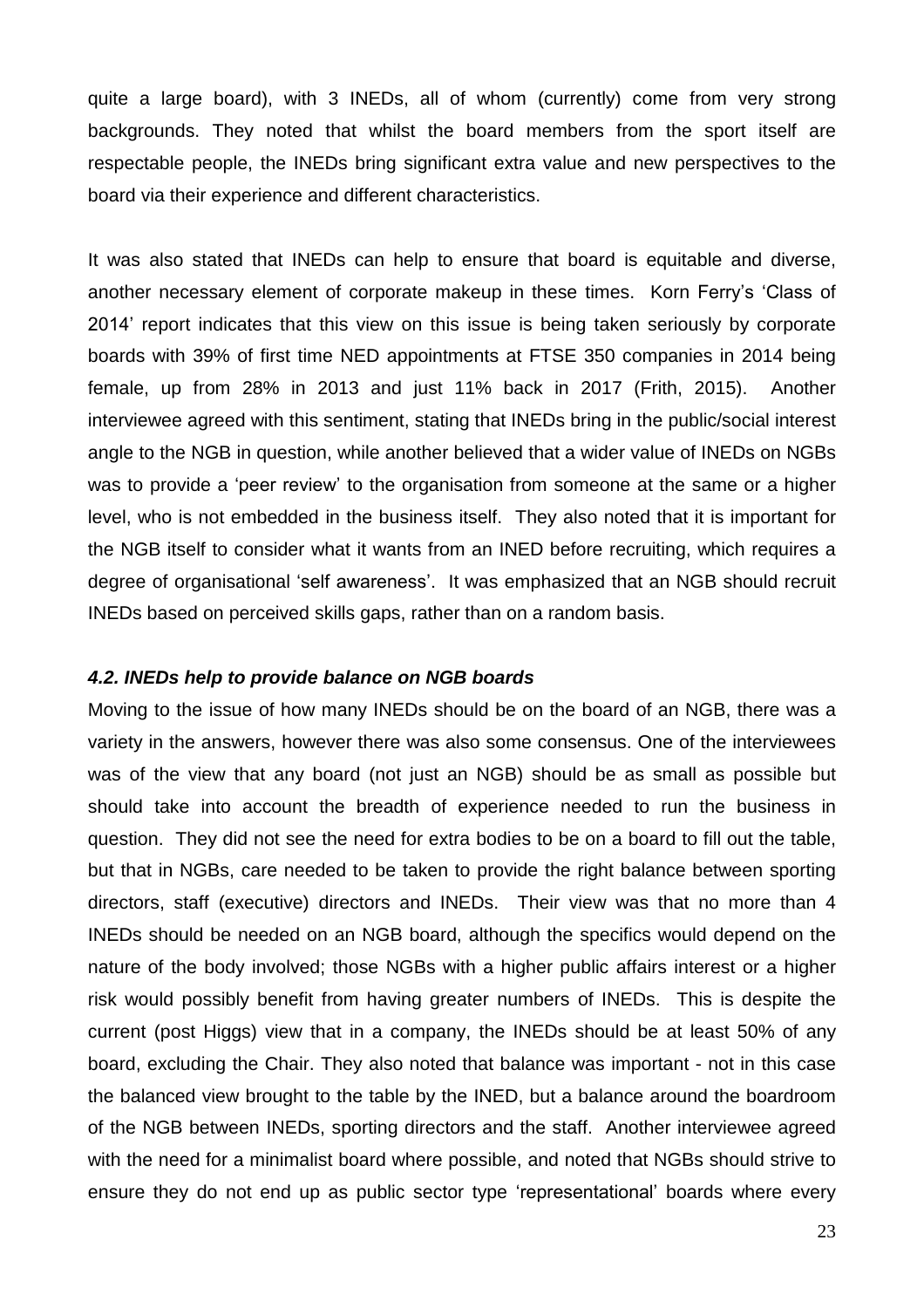vested interest needs to have a seat. He also suggested that if their organisation was really committed to better governance it would move from the current complement of eleven members (including three INEDs) to seven or nine, with the reductions coming from the sporting directors and not the INEDs. Also on this note, they pointed out that smaller boards offer easier routes for members to make constructive challenges, and are in all ways easier to manage than large boards.

On the numbers question, one interviewee stressed that they would like to see more than one INED on any board, as they are likely to be less influential around the table if they are singular and can be isolated. In addition, they believed that appointing a single INED can smack of tokenism, although this approach can also be a good starting point and may results in further INED appointments. They also referenced their own experience on a public sector board of a Hospital Trust in which they chair in the National Health Service, where by statute the INEDs should outnumber the executive directors. Interestingly they noted that the NHS board model has a significant difference to a company or sporting NGB in that the INEDs are mandated to hold the executive directors to account.

Two interviewees took the view that having a majority of INEDs compared to sporting directors on the board of an NGB would be a desirable outcome although as one immediately pointed out, the 'vested interests' would not let this happen and that the current split on the board of their organisation between representative directors and the INEDs was a good place to be. The board in which one of the interviewees chairs has the possibly unusual (for now, at least) situation for an NGB that the INEDs (of which there are four, including the Chair) actually outnumber other board members, who again unusually, are all executive directors. This setup is very similar to the NHS one outlined above, but of course in different circumstances.

### *4.3. The improvement of board behaviour*

Another key question in the research was aimed at identifying how the presence of INEDs affected board behaviour. One interviewee was of the view that INEDs managed to catalyse more fair and open debates around significant issues which was of great value, with another interviewee agreeing with this, suggesting that INEDs in their experience significantly reduced the level of emotion at NGB board meetings, and managed to head off any potential 'arm wrestling' among the factions from sporting directors. They offered the view that the INEDs also raised the standard of debate, and they naturally understand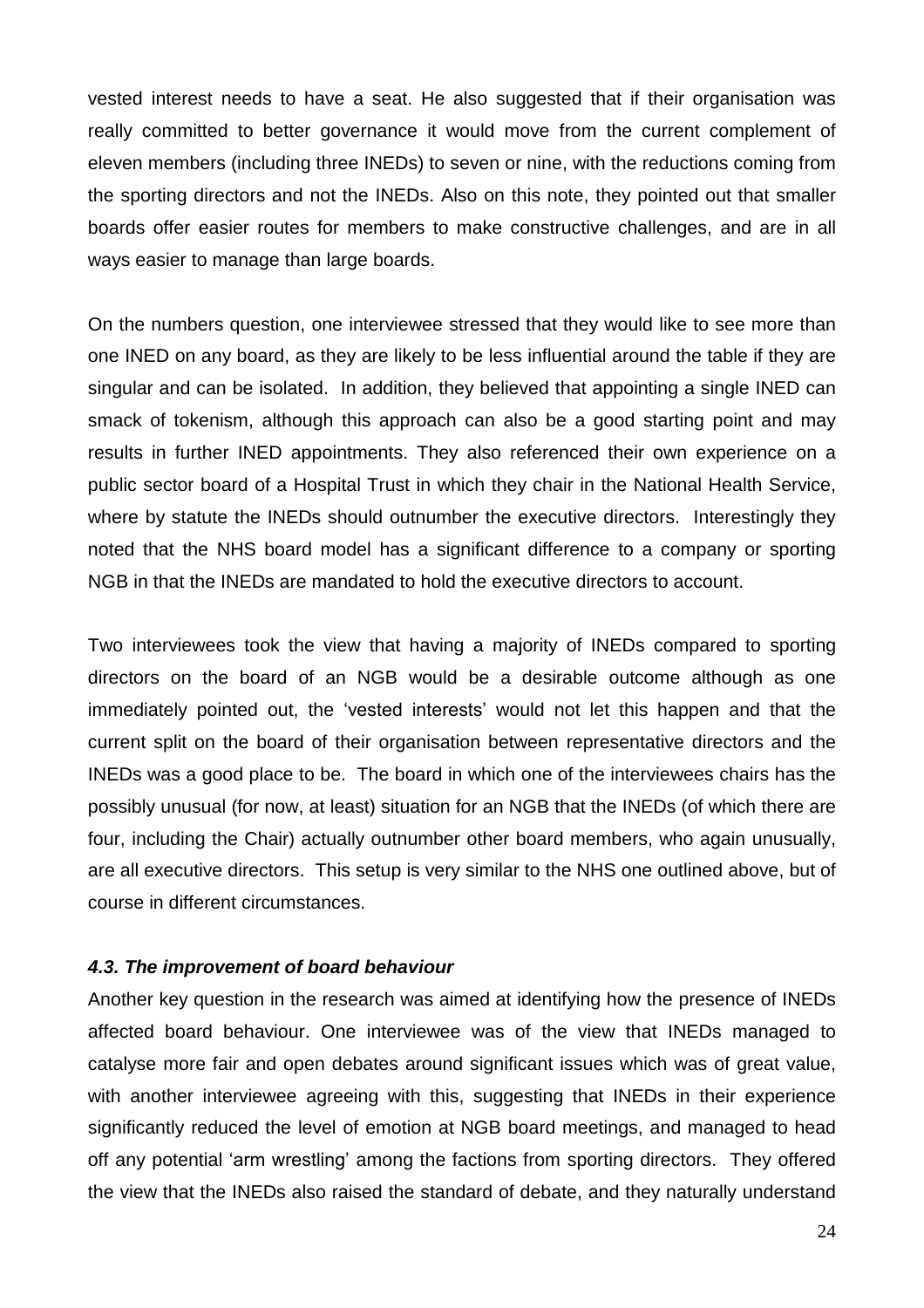that they are not there to manage the business, unlike many sporting directors. Another interviewee was cautiously optimistic in their analysis of this matter, indicating that the quality of debate depended on all board members, but agreed that if the rigour of selection and attractiveness of the position in the first place brought the right INEDs in, board behaviours would be improved. This is a key point for NGBs, with one interviewee stating the need to ensure that INED selection is carefully managed. Sporting directors tend to be elected to their position, often from a pool of wider Council or Committee members, and therefore the quality of board members cannot easily be regulated. Careful recruitment and selection of INEDs was seen as a good prescription for better overall governance. Another interviewee added in this area that a corporate like 'nominations committee' could prove beneficial for an NGB, where even potential sporting directors are sifted and assessed for quality, rather than their election by the rest of the NGB being left purely to chance or constituency power. A further interviewee offered a similar thought in that corporates often have significant and important standing committees handling matters such as remunerations and nominations, and that perhaps NGBs should follow suit. This would perhaps lead to a situation where sporting directors were sifted for quality and suitability rather than just being elected to their position regardless of aptitude.

One interviewee added that INEDs often ensure that the important matters of fairness, equality, diversity, process and indeed governance itself are given a fair hearing at board meetings, and that INEDs will often put forward alternative points of view which would not be heard based on the experiences of the sporting directors. Again, this is a significant 'value added' point for INEDs. This point was also discussed with another of the interviewees when it was noted that INEDs improve the actual governance of meetings, and can even model appropriate board behaviours to other members, which the sporting directors might not have significant experience of. One interviewee was in full agreement that INEDs tend to improve the behaviours of board members (they believed that there was 'more restrained behaviour' due to the presence of outsiders) and the quality of board debate, suggesting that (again if the selection processes are good) the INEDs on an NGB board will tend to have much higher and broader levels of commercial experience than the sporting directors on a board, and that crucially, they are 'pleased to participate'. This latter point indicates that usually INEDs on an NGB are offering their time due to a deep love for the sport involved, and therefore want to enjoy their participation rather than join in begrudgingly. This point was also made by another of the interviewees who mentioned that INEDs brought a common ambition to an NGB board, something which the sporting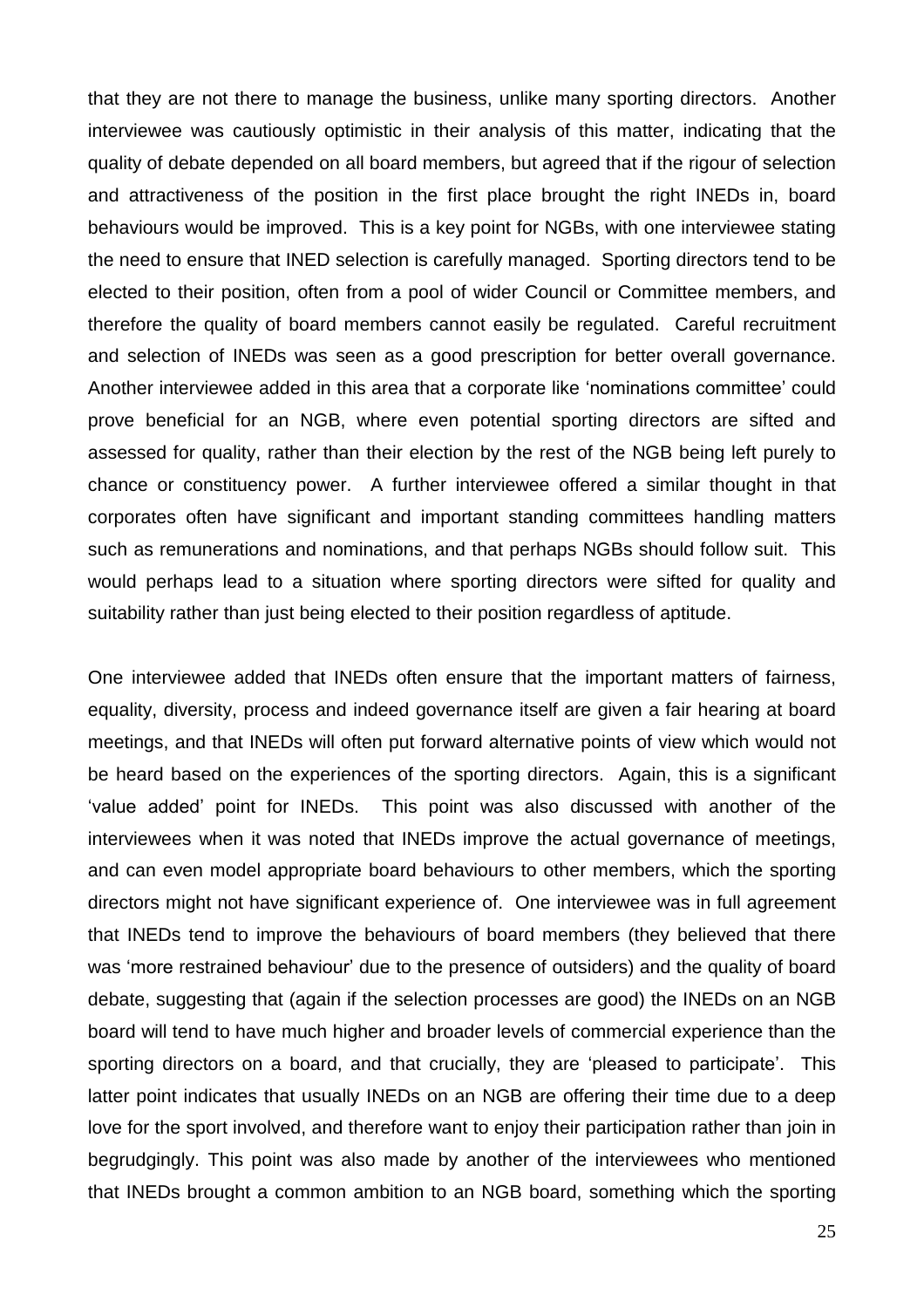director often cannot manage due to their constitutional baggage. It was also added that INEDs tend to be more used to dealing with management from their other experiences, and consequently are more naturally aware that they are not management themselves, however they usually do understand that (part of) their role is to challenge and support management.

#### *4.4. Supporting the strategy process*

Taking this matter of INED led quality a step further, the interviewees were also asked about the contribution that INEDs make to a significant board role such as setting strategy and monitoring the progress of NGB strategy. One cautioned that the 'I' word (independent) can tend to be over used, and that some boards can sit back and let the INEDs do all the heavy lifting; therefore they cautioned that with limited time availability among other things, the INEDs on an NGB cannot be seen as the panacea to board strategy. Having said that they agreed that a well-informed INED will bring a wider perspective to matters like strategy formulation as opposed to lower level issues, and that this is valuable board work. This in fact echoes the earlier point made by Carver (2005) who suggests that boards need to use their means to strive for ever higher ends, rather than focusing on smaller matters. They also added that good INEDs can help guide the board in an overall sense, in this matter helping the Chair who of course has this formal responsibility. Again, sporting directors may well not have the skill set and experience to be of help in this area. One of the INEDs interviewed stated that in the board of their organisation, strategy development was not coming forth from the executives, and hence it was down to the INEDs to drive this forward. Another was somewhat in line with this view, in that they suggested that the strategy development work in an NGB should be starting from the Chief Executive with INEDs (and other board members possibly to a lesser extent) playing a supporting and challenging role. Their view was that NGBs do not pay nearly enough attention to matters like strategy development and progress monitoring, and that INEDs can increase the focus significantly by ensuring that less important matters do not take up valuable time. Another interviewee noted in this area that the INEDs played at least a reasonable part in strategy development at their organisation, particularly in relation to annual strategy days which are part of their calendar of meetings. They also stated that many organisations (not just NGBs) tend to be institutionally 'siloed' and that INEDs played a significant role in breaking down silo barriers, given that they generally bring no intra-company allegiances to the board table. Furthermore, they suggested that INEDs on an NGB board could have good 'non-threatening' relationships with the Chief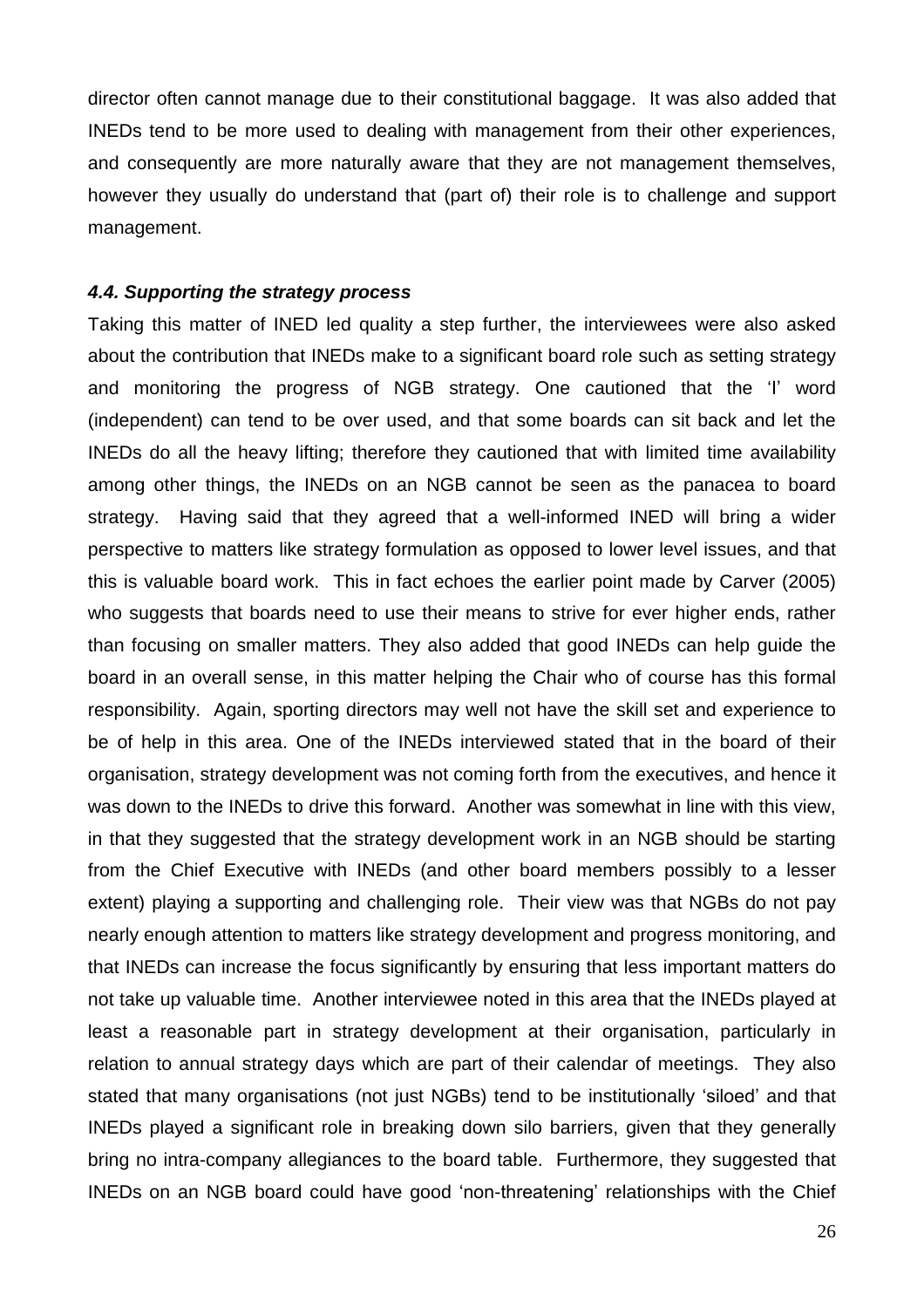Executive, although the direct reporting relationship was Chair to Chief Executive, and felt that this informal relationship would also help 'open up' the NGB to better outcomes.

Another interviewee was more forthright on this subject, suggesting that the right experiences brought to the table by good INEDs would have the effect of turning implicit conversations in key areas such as strategy development, progress monitoring and managing the Chief Executive, into explicit conversations and consequent actions around the board table. Their view was that in the last 30 or so years, issues such as business values, strategic and operational planning had come much more to the fore in business leadership debate, and that INEDs would bring NGBs up to speed with this debate better than sporting directors might, in other words it is more likely to find these skills and experiences outside the company than inside. They suggested again that the best guarantee for an NGB board to be governed well is to ensure that high quality INEDs are selected in the first place. Another of the interviewees agreed with this analysis, stating that INEDs were in general much better at board strategic tasks, and that INEDs made the board as a whole more capable in this area of business. They added that the impact of good INED contributions to significant matters such as strategy development was an overall 'upping the game' of the board as a whole and a consequent increase in the intellectual credibility of the board.

## *4.5. INEDs and the role of the chair*

In terms of having an INED actually chair the board of an NGB, there were somewhat mixed views. Three interviewees, who all chair their respective NGB boards, were of the opinion that having an INED Chair is a very positive development. One of these noted that they started as an INED before being elected Chair, and that chairing requires a skill set which is different from being just a board member, given that managing/steering the board itself, and often being the line manager for the Chief Executive, are key responsibilities. They suggested that it is possible to find the appropriate Chair skill set from around the sporting directors at the board table, but it is much more likely that these extra skills and experiences will be found in the INED complement. They also suggested that chairing is not usually an executive position, although in sport, there tend to be many powerful executive chairs. Another agreed that it was much more likely that one would find the appropriate experience and skills from INEDs, and added that in their opinion, an NGB Chair should be chosen from the INEDs so that the Chair is not beholden to any of the constituencies or special interest groups which bring many of the sporting directors to the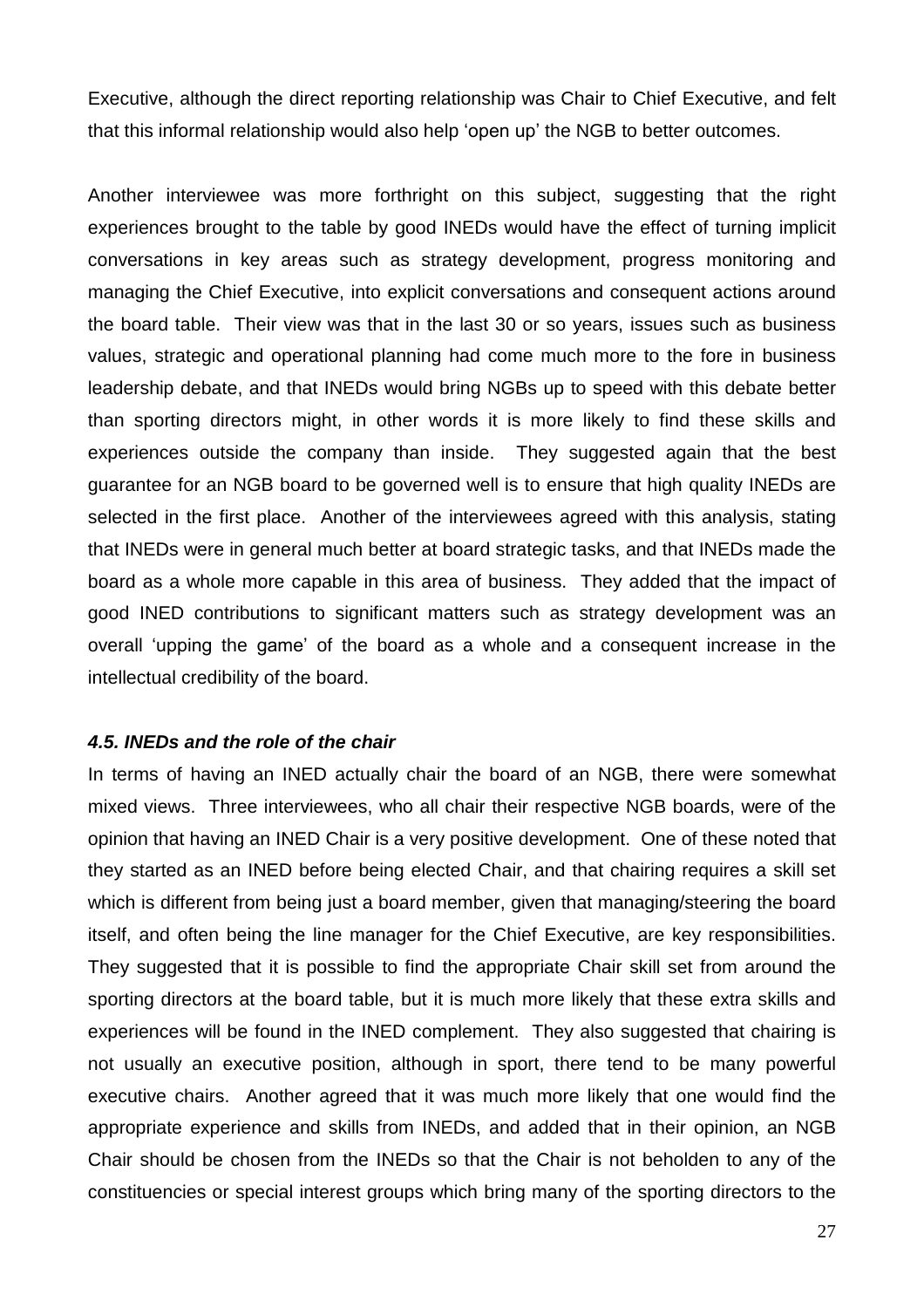table. Another of the interviewees was of the view that it is highly valuable and significant for an INED to be Chair of an NGB, noting that the Chair needs an empathy for the sport.

On the other hand, one of the interviewees argued that all things considered, and bringing both his corporate and NGB experience to bear, the Chair should come from the sport itself. They stated that this had been the subject of some debate at their orgamisation, but that the consensus at the moment was that 'sport should be led by sport' and that INEDs can and should play more of a supporting role than a front and centre role. They were also of the view that whoever was selected as Chair, the Chair/Chief Executive dynamic was very significant, and that this was perhaps easier to have clarity on in a corporate organisation, where the goals are presumed to be clearer than in an NGB, which by necessity has a wide range of objectives. Another interviewee tended to concur with this, noting that on balance it was a good thing for the sport to have someone from the sport as the Chair figurehead. They mentioned that having a Chair from the sport itself ensued that endless networking contacts would naturally be available, and that having an independent Chair was more important in the public sector; although they agreed that as NGBs become more connected to public sector bodies for matters such as funding, the possible increased assurance provided by an independent Chair might be valuable. It was noted by one of the interviewees that there could be differences on the board with regards to the Chair of an NGB being from the INEDs. Their view was that if an organisation such as an NGB was completely committed to good governance, it would follow the current UK Corporate Governance Code (Financial Reporting Council, 2014) and select an independent Chair, however they also noted that in the general NGB world, that would mean finding an appropriate role for the person who currently chairs the NGB board, often the President of the sporting body, and that this would require sensitive positioning.

## **5. Discussion**

One of the key issues to have emerged from this research is that INEDs can help facilitate or ensure a better balance between the easier tasks which a board might find attractive, such as ensuring the Chief Executive conforms to policies and rules, and the more expansive but challenging tasks such as driving innovation and performance within the organisation. Particularly in NGBs, the research shows that board members may well choose to focus on conformance as this is easier to delineate and determine, and board members' collective skills and experience might not give them the confidence to push on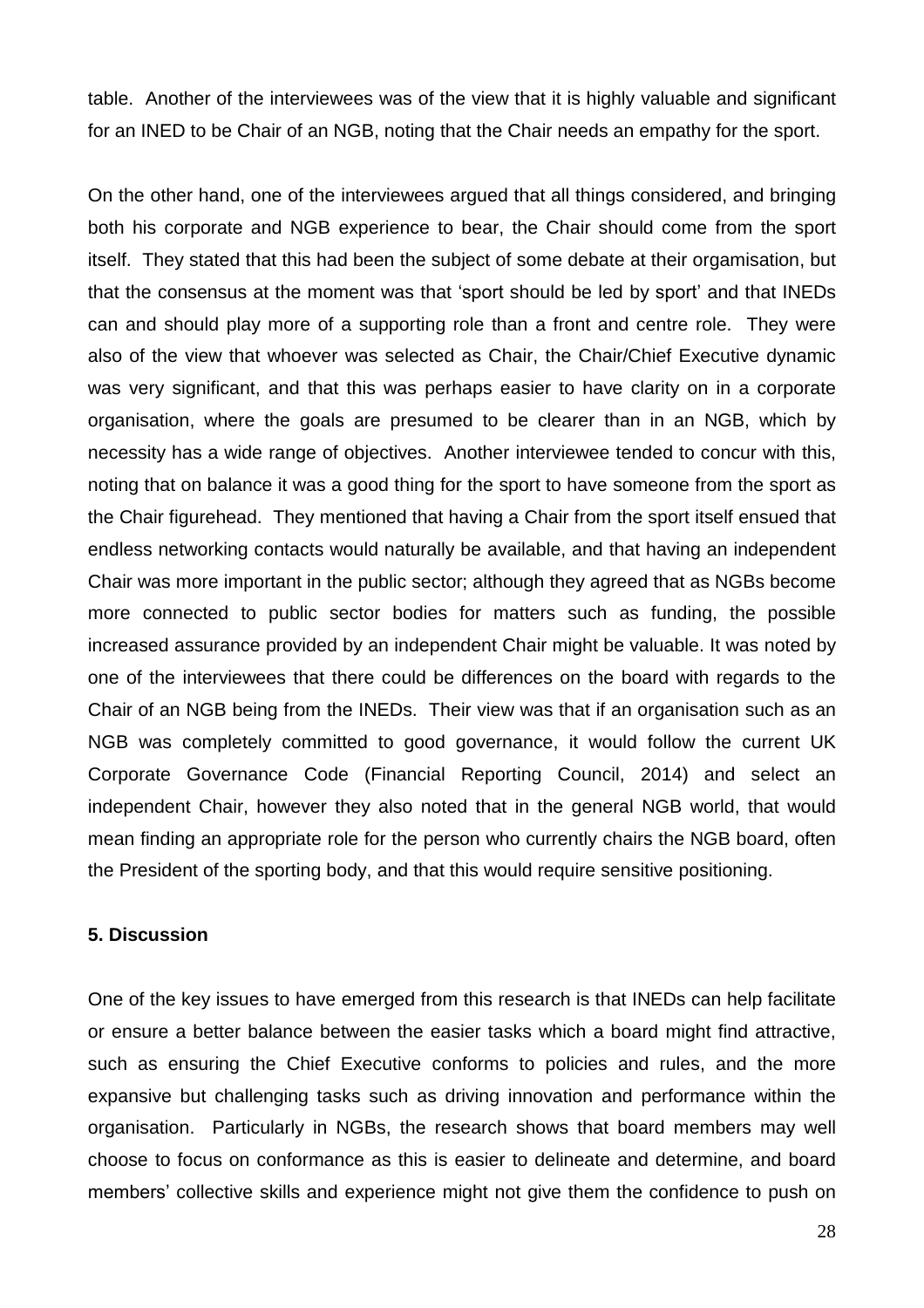to embrace matters of vision and performance, which Carver (2005) would class as higher order ends. This is potentially problematic as it essentially results in a dichotomy between the conformance role and the performance role of the board; an issue that Roberts *et al* (2005) state is unhelpful in understanding the role of boards. INEDs can ensure that they bring the skills and experience to the debate to ensure that such matters are on the board agenda, and that they are given sufficient time for discussion. Whilst this might seem to be a benefit which is hard to quantity, it is nevertheless a significant one, given that the effective functioning of the board can be driven in a positive sense by such actions from the INEDs. Related to this, this research suggests that INEDs operating in a proper manner, using appropriate skills and experience, and in partnership with the rest of the board, can steer NGBs (and other organisations) away from the twin theoretical threats of the agency or managerial hegemony models of governance. As noted earlier, the agency model assumes a lack of convergence between the aims of directors (acting as agents of the owners) and management and steers directors again toward focusing on conformance whilst the managerial hegemony model assumes completely neutered boards of directors who do nothing more that rubber stamp the views and directions of management. Neither of these models would suggest a board of directors is operating in the most beneficial way for the organisation they represent, and INEDs can ensure that boards do not fall towards either of these extreme mono variable models of governance. In contrast, INEDs can through the use of their skills and experience nudge the operation of a board of directors more towards the stewardship model, where a partnership is developed and nurtured between the board and management (often represented at this level by the Chief Executive) to the benefit of all, where both conformance and performance matters are health with openly and in a balanced manner.

To take the above point further, it can also be concluded that INEDs contribute more given their wider experience (particularly in an NGB situation) to key board matters such as strategy development, progress monitoring and relationships with management such as the Chief Executive. If selected wisely for their appropriate contextual skills and experience, INEDs will almost certainly (again in the NGB context) have wider and deeper experience of key business matters than their fellow sporting directors, and can therefore ensure that important board matters are given due prominence and are debated in a thorough manner (again, this guards against a managerial hegemony situation where directors are simply told what the organisation strategy should be by the Chief Executive). INEDs will also in general have a higher degree of experience in dealing with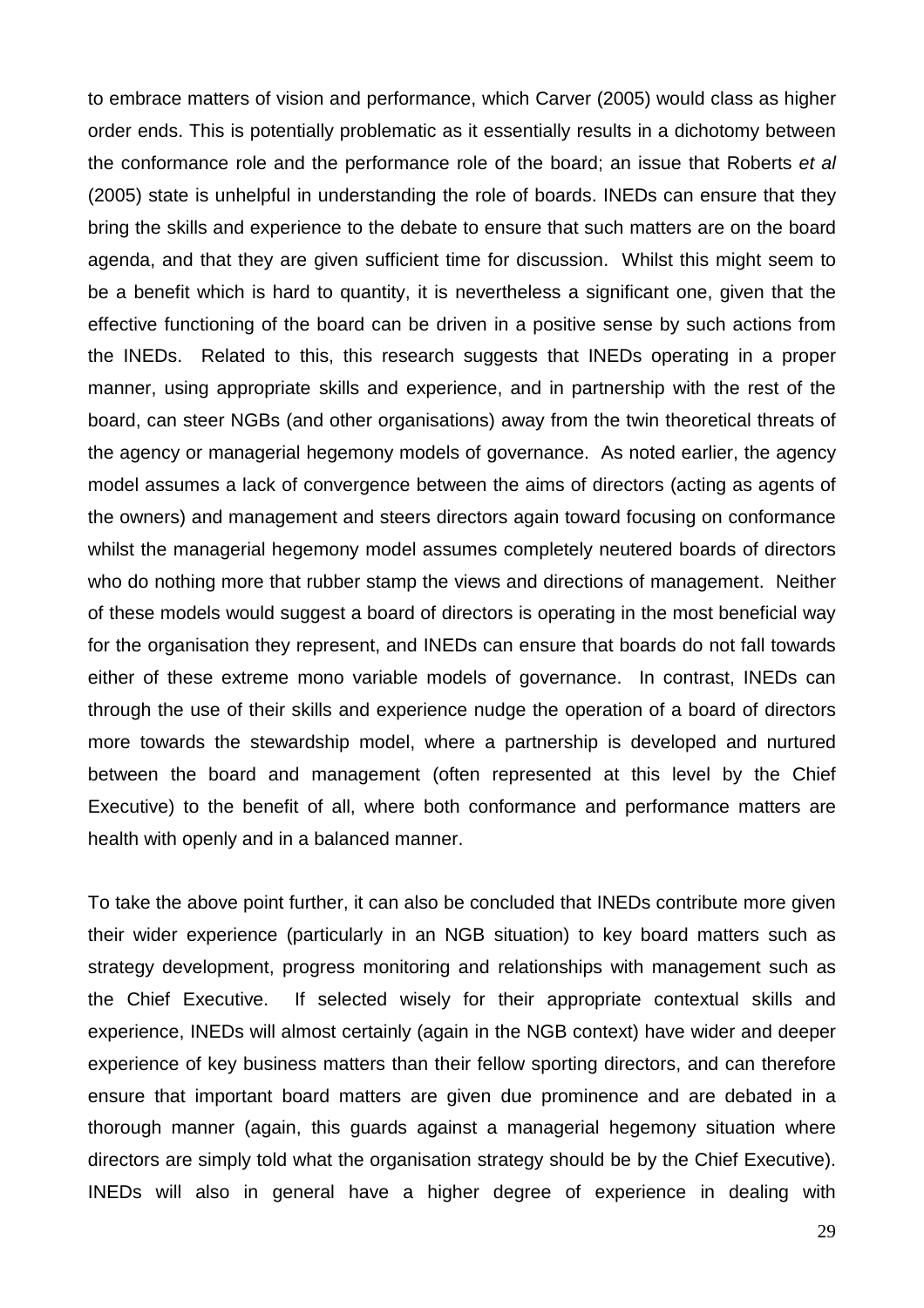managements of companies where they have had other INED or even executive roles, and will be better at guiding the board to govern rather than manage (e.g. Roberts *et al* 2005) in terms of being challenging but supportive, independent but involved, engaged but non-executive.

Another issue that this research has raised is in regard to the role and value of INEDs on the board of a sporting NGB is that INEDs can catalyse a general increase in performance from other board members; typically the sporting directors who have grown up with the sport and who have been elected to their positions regardless of skills or experience. The virtuous circle of ensuring that matters such as strategy development, progress monitoring and partnering effectively with the Chief Executive are debated regularly and vigorously at the board table will make everyone involved in the process (INEDs and sporting directors alike) more adept at handling these types of discussions and increase the overall level of competence of the board as a whole and individual directors. Also, (and again going back to the stewardship model), INEDs also help to bring about a 'shared leadership' model in an NGB, as noted by Ferkins and Shilbury (2009). With good INEDs in place on a board, the gap between sporting directors and management (where there can be a level of distrust on both sides) is often bridged to ensure that all contributors to high level governance in an organisation work well together, and focus on higher end means.

For all of the above reasons, it is suggested that following in the footsteps of Cadbury (and other significant thought leaders), and taking into account the theoretical issues around governance, it should be seen as good practice to ensure that the boards of sporting NGBs contain one and preferably more INEDs. Selected wisely and integrated well into the board by the Chair (who may well also be an INED), good INEDs will be one of the most important components to ensure that the board of a sporting NGB carries out its mission as well as it possibly can.

All of the points above when taken together contribute strongly to the final substantive issue that this research has raised, which is that if INEDs are of significant value to corporate organisations, whether in the sporting NGB world or the wider context, the selection process for any such company in relation to INEDs is of paramount importance. No longer is an INED meant to be a decoration for the boardroom and the company notepaper, INEDs when present are an integral and possibly one of the most important catalytic components of high level corporate governance for an organisation, and INED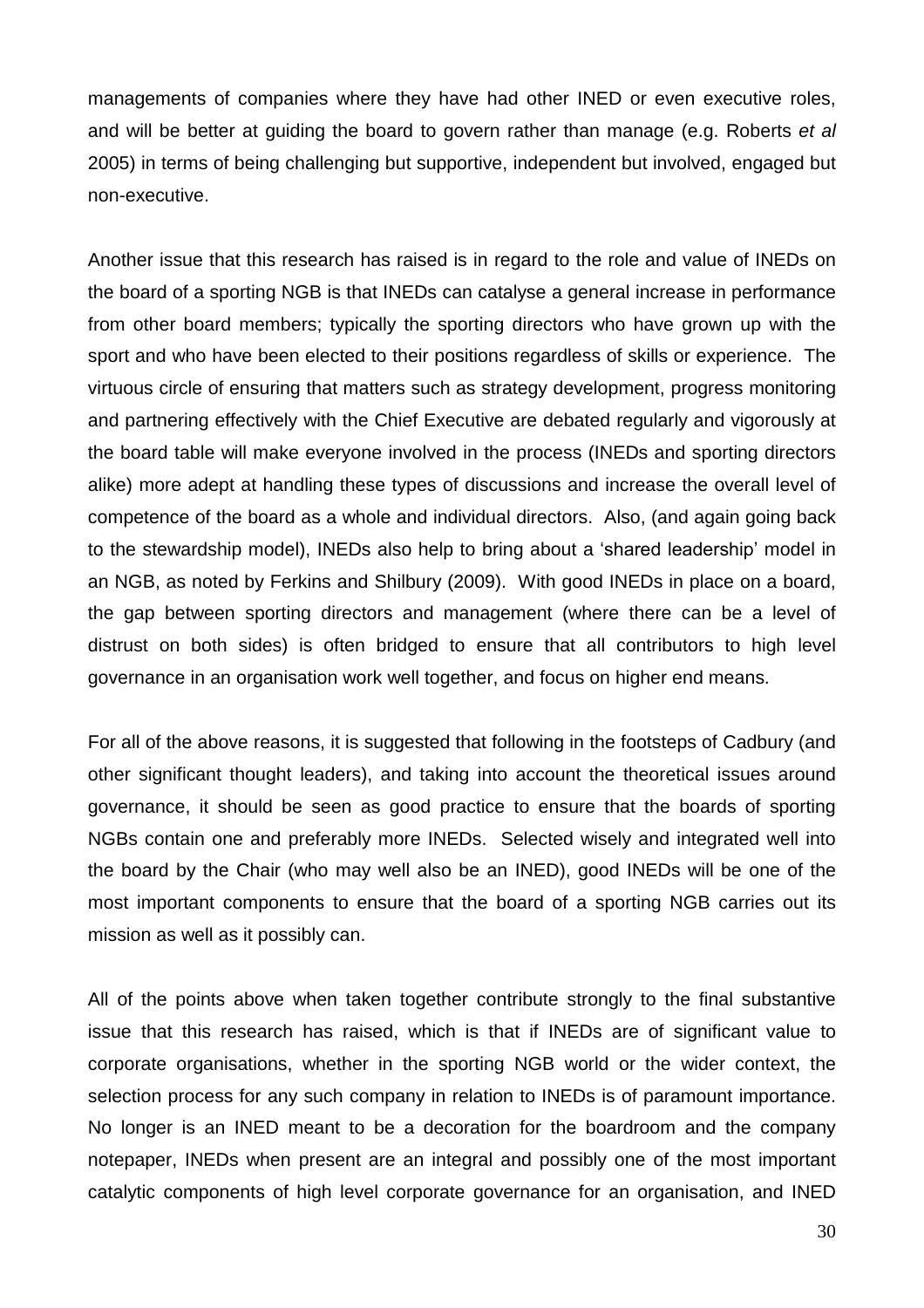recruitment in any company should be treated as seriously as recruiting for a Chief Executive or other senior position. Skills, experience, cultural fit and the make-up of the rest of the board should always be taken into account when recruiting an INED for a board position. If INEDs are to make a positive difference to a board by encouraging better behaviour, debates, contributing to strategy discussions and the like, it is essential that appropriate INEDs are selected for the position in question, rather than adopting a one size fits all approach.

## **6. Conclusion**

This research project has aimed at getting 'under the skin' or perhaps 'inside the boardroom' in terms of what an INED actually brings to an organisation. It has responded to the calls for a better understanding of what actually goes on in the boardroom (e.g. Roberts *et al,* 2005) whilst in addition, the project has sought to tackle the information void generated by the dearth of previous qualitative research on INEDs. It has argued three things: firstly, INEDs span the various theoretical models of governance and if utilised properly, can ensure a balance between the conformance and performance elements of the role of the board. Second, INEDs can catalyse a general increase in performance from other board members due to the skills and experience that they bring to the board. These potential benefits are by no means automatic however: they are dependent upon the selection of an appropriate person for the role. As a result, the third issue from this research is that selection process for any NGB in relation to INEDs is of critical importance in order for an NGB to realise these potential benefits. This research has focused on INEDs in the setting of sporting NGBs, however the conclusions may well resonate with other non-profits, and indeed with corporate organisations. It was in the corporate world that INEDs originally became a significant part of organisational governance and yet there has been little written on why it is that so many stakeholders choose to rely on the presence of INEDs around a boardroom table.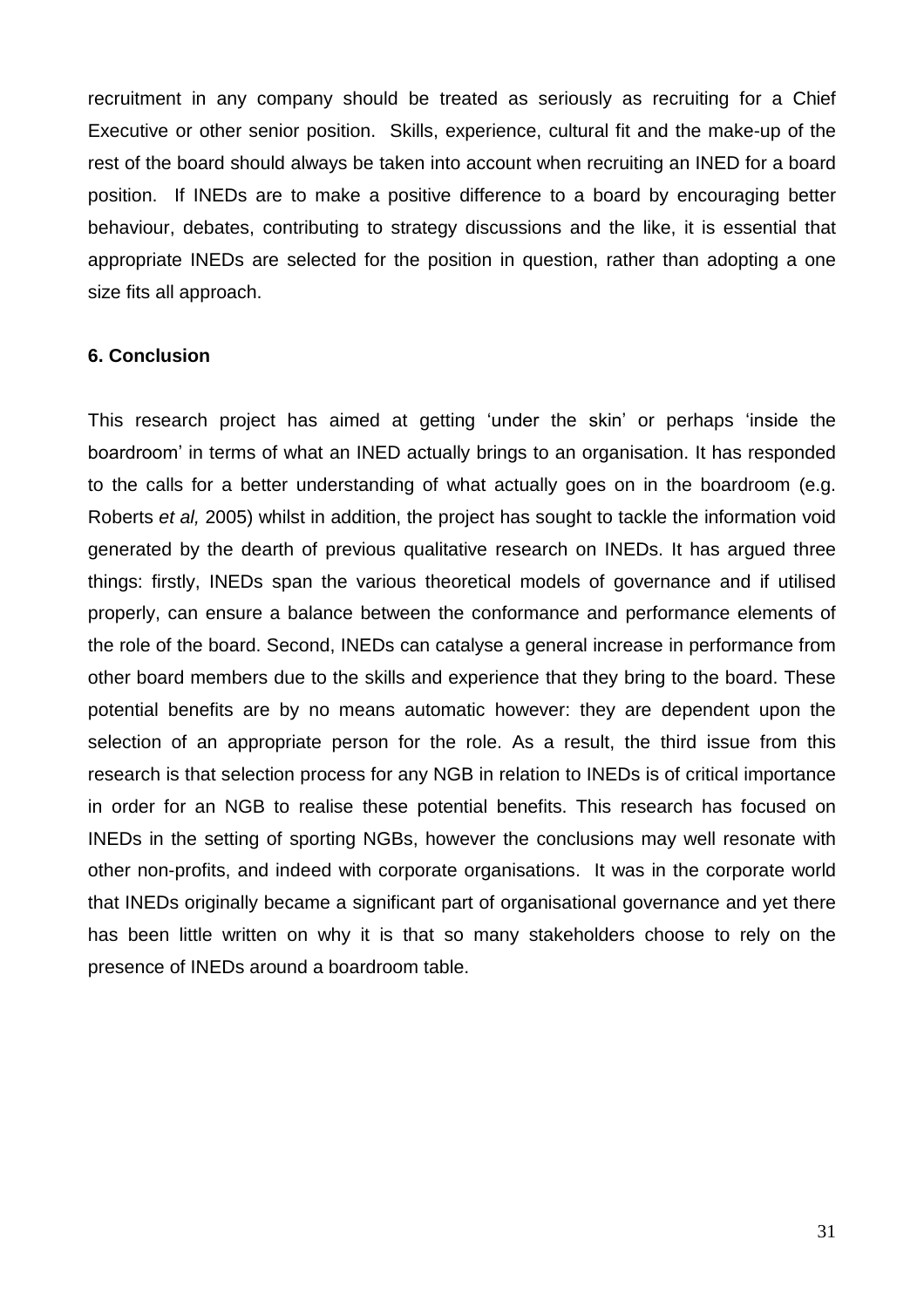## **7. References**

AT Kearney, (2014). *Winning in the Business of Sports*. AT Kearney.

Berle, A and Means, G. (1932) *The Modern Corporation and Private Property*, New York: Harcourt, Brace and World.

Boyd, C. (1996). Ethics and corporate governance: The issues raised by the Cadbury report in the United Kingdom. *Journal of Business Ethics*, 15 (2), pp.167-182.

Cadbury, A. (1992). *Report of the Committee on the Financial Aspects of Corporate Governance*. London: Gee.

Carver, J. (2005). Ends that make a difference: Boldly creating the future. *Board Leadership*, 2005 (81), pp.4-7.

Clarke T. (1998). The contribution of non-executive directors to the effectiveness of corporate governance. *Career Development International*, 3(3), pp.118-124.

Companies Act. (2006). London: HMSO.

Corley, K. (2005). Examining the Non-Executive Director's Role from a Non-Agency Theory Perspective: Implications Arising from the Higgs Report. *British Journal of Management,* 16(s1), pp.S1-S4.

Cornforth, C. (2001). Understanding the governance of non-profit organisations: multiple perspectives and paradoxes. In: *30th annual ARNOVA Conference. Miami:* Open Research Online, pp.1-11.

Cornforth, C. (2004). The Governance of cooperatives and mutual associations: a paradox perspective. *Annals of Public and Cooperative Economics*, 75(1), pp.11-32.

Cornforth, C. (2012). Nonprofit Governance Research: Limitations of the Focus on Boards and Suggestions for New Directions. *Nonprofit and Voluntary Sector Quarterly*, 41(6), pp.1116-1135.

32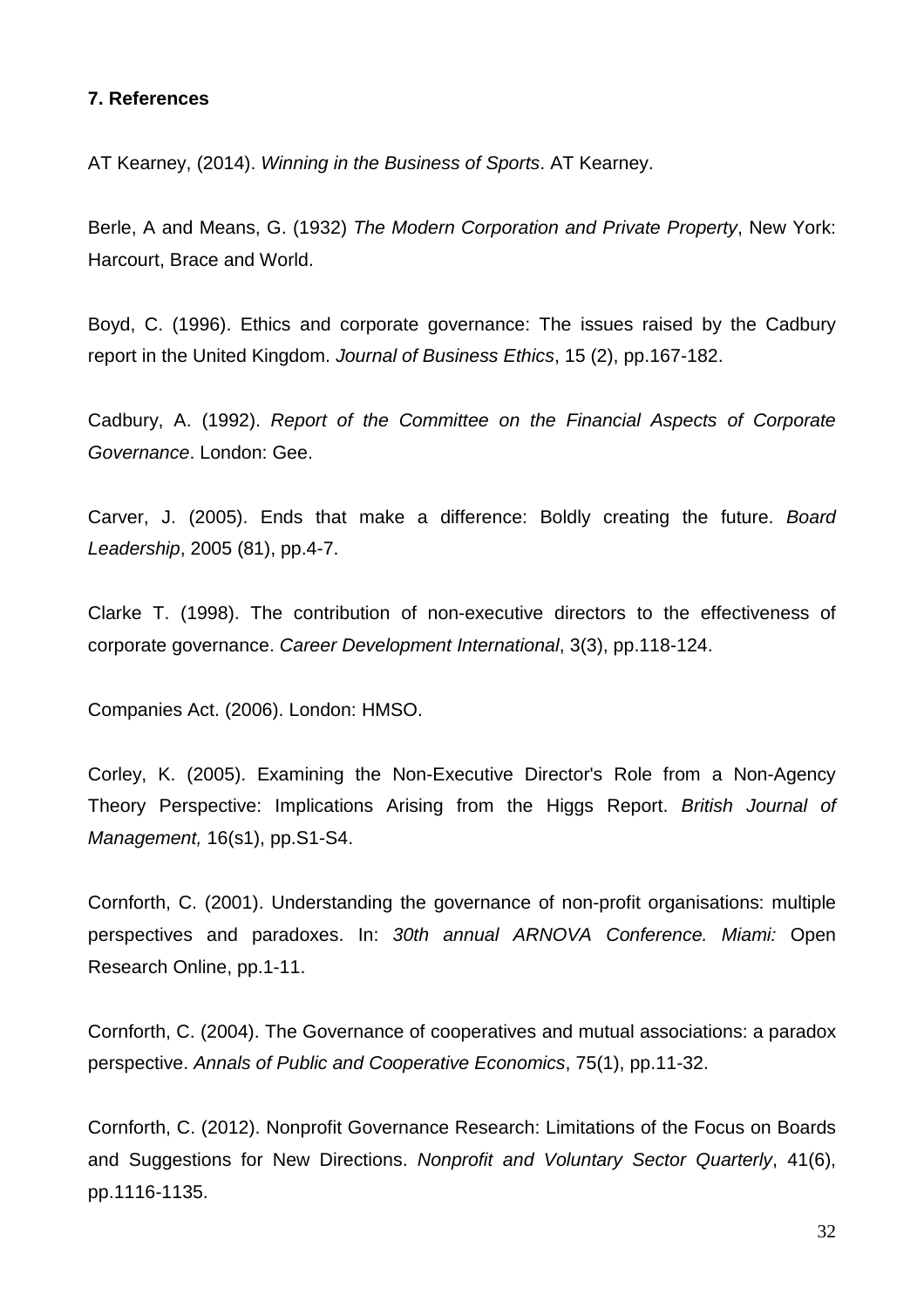Coule, T. (2015). Nonprofit Governance and Accountability: Broadening the Theoretical Perspective. *Nonprofit and Voluntary Sector Quarterly*, 44(1), pp.75-97.

Fama, E and Jensen, M (1983) Separation of Ownership and Control, *Journal of Law and Economics*, 26: 301 – 325.

Fassin, Y. (2012). Stakeholder Management, Reciprocity and Stakeholder Responsibility. *Journal of Business Ethics*, 109(1), pp.83-96.

Ferkins, L. and Shilbury, D. (2010). Developing board strategic capability in sport organisations: The national-regional governing relationship. *Sport Management Review*, 13(3), pp.235-254.

Ferkins, L. and Shilbury, D. (2012). Good boards are strategic: what does that mean for Sport Governance. *Journal of Sport Management*, (26), pp.67-80.

Ferkins, L. and Shilbury, D. (2015). The Stakeholder Dilemma in Sport Governance: Toward the Notion of 'Stakeowner'. *Journal of Sport Management*, 29, pp.93-108.

Ferkins, L. and Shilbury, D. (2015). Board strategic balance: An emerging sport governance theory, *Sport Management Review*, 18: pp489–500 .

Ferkins, L., Shilbury, D. and McDonald, G. (2005). The Role of the Board in Building Strategic Capability: Towards an Integrated Model of Sport Governance Research. *Sport Management Review*, 8(3), pp.195-225.

Ferkins, L., Shilbury, D. and McDonald, G. (2009). Board involvement in strategy: advancing the governance of sport organisations. *Journal of Sport Management*, (23), pp.245-277.

Financial Reporting Council, (2014). *UK Corporate Governance Code*. London: Financial Reporting Council.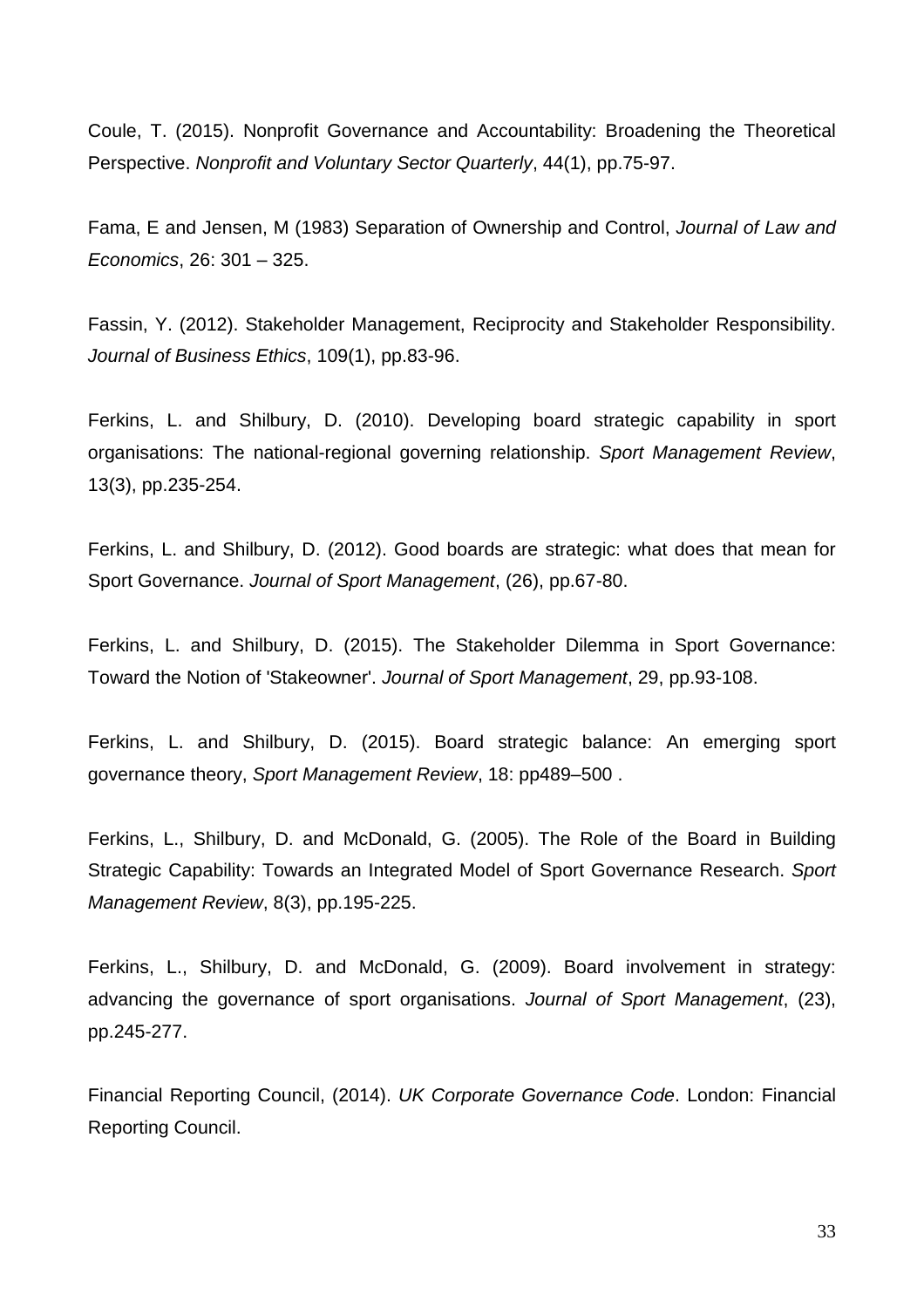Frith, B. (2015). Significant increase in female NED appointments. HRmagazine.co.uk. [online] Available at: http://www.hrmagazine.co.uk/hro/news/1152984/significant-increasein-female-ned-appointments [Accessed 29 Aug. 2015].

Greenbury, R. (1995). *The Greenbury report*. [London]: William M. Mercer.

Hampel, R. (1998). *Final report*. London: Gee.

Higgs, D. (2003). *Review of the role and effectiveness of non-executive directors*. London: DTI.

Hoye, R. (2004). Leader-member exchanges and board performance of voluntary sport organizations. *Nonprofit Management Leadership*, 15(1), pp.55-70.

Hung, H. (1998). A typology of the theories of the roles of governing boards. *Corporate Governance,* 6(2), pp.101-111.

Inglis, S. (1997a). Role of the board in amateur sport organisations. *Journal of Sport Management*, (11), pp.160-176.

Inglis, S. (1997b). Shared leadership in the governance of amateur sport: perceptions of executive directors and volunteer board members. *Avante*, 3(1), pp.14-33.

Institute of Directors, (2010). *Corporate Governance Guidance and Principles for Unlisted Companies in the UK*. London: Institute of Directors.

Jayne, V. (2003). To make a difference, boards need a boardroom revolution. *Management*, pp.76-77.

Johanson, D. and Østergren, K. (2010). The Movement Toward Independent Directors on Boards: A Comparative Analysis of Sweden and the UK. *Corporate Governance: An International Review*, 18(6), pp.527-539.

Jones, I. and Pollitt, M. (2004). Understanding How Issues in Corporate Governance Develop: Cadbury Report to Higgs Review. *Corporate Governance*, 12(2), pp.162-171.

34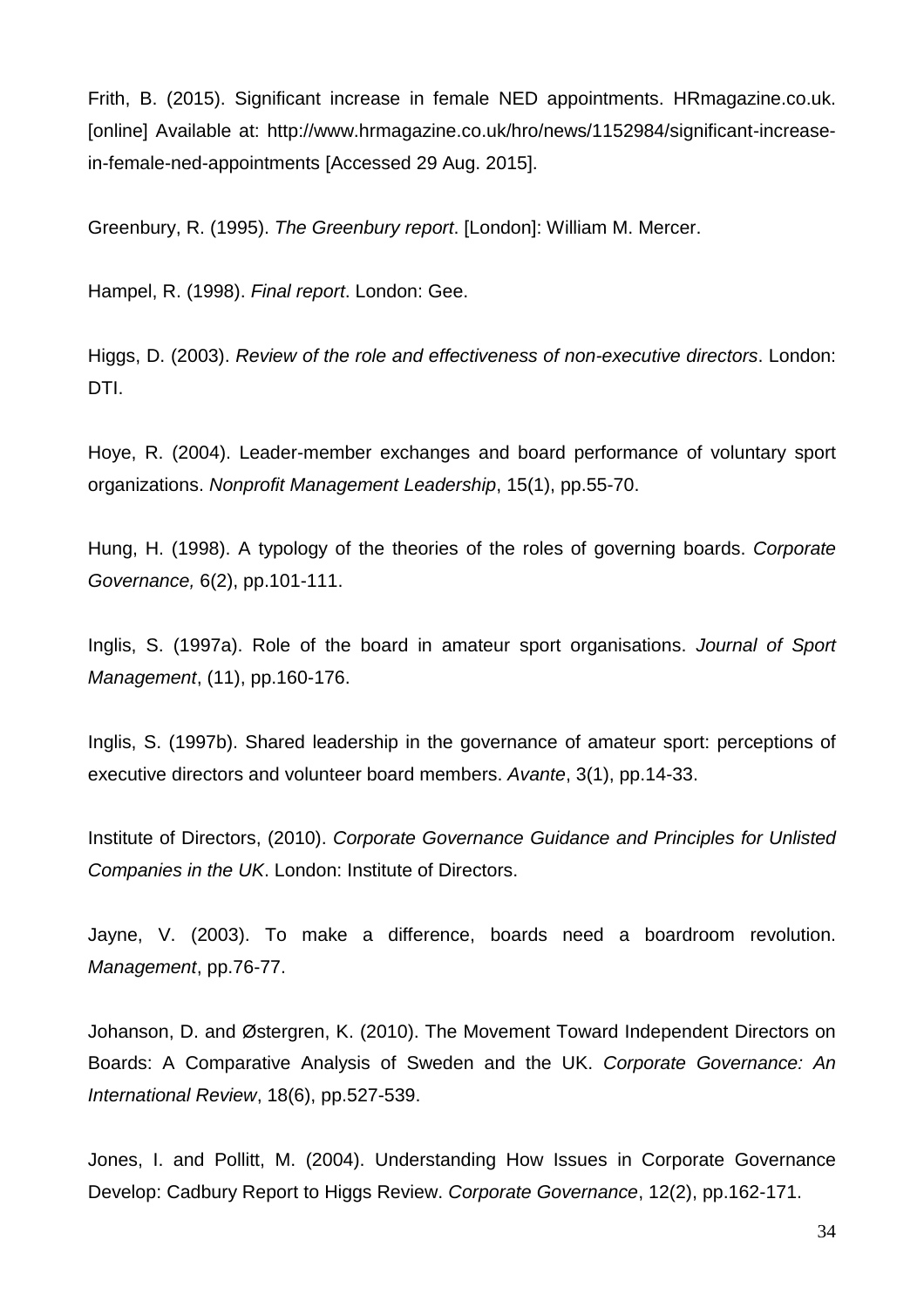Kearns, K. (1995). Effective nonprofit board members as seen by executives and board chairs. *Nonprofit Management Leadership,* 5(4), pp.337-358*.*

Kikulis, L.M., 2000. Continuity and change in governance and decision making in national sport organizations: institutional explanations. *Journal of Sport Management*, 14 (4), 293– 320

McNulty, A. (1998). Sources and Uses of Power in the Boardroom. *European Journal of Work and Organizational Psychology,* 7(2), pp.197-214.

McNulty, T. and Pettigrew, A. (1996). The Contribution, Power and Influence of Part-time Board Members. *Corporate Governance: An International Review*, 4(3), pp.160-179.

McNulty, T. and Pettigrew, A. (1999). Strategists on the Board. *Organization Studies*, 20(1), pp.47-74.

McNulty, T., Pettigrew, A., Jobome, G. and Morris, C. (2009). The role, power and influence of company chairs, *Journal of Management and Governance*, 15(1), pp.91-121.

McNulty, T., Roberts, J. and Stiles, P. (2005). Undertaking Governance Reform and Research: Further Reflections on the Higgs Review. *British Journal of Management,* 16(s1), pp.S99-S107.

O'Connell, D. (2015). Salute the guardians of the company jewels. Sunday Times.

O'Neill, O. (2002). Reith Lectures 2002: A Question of Trust.

Parsons, R. and Feigen, M. (2014). The Boardroom's Quiet Revolution. *Harvard Business Review*.

Pettigrew, A. and McNulty, T. (1995). Power and Influence in and around the Boardroom. *Human Relations*, 48(8), pp.845-873.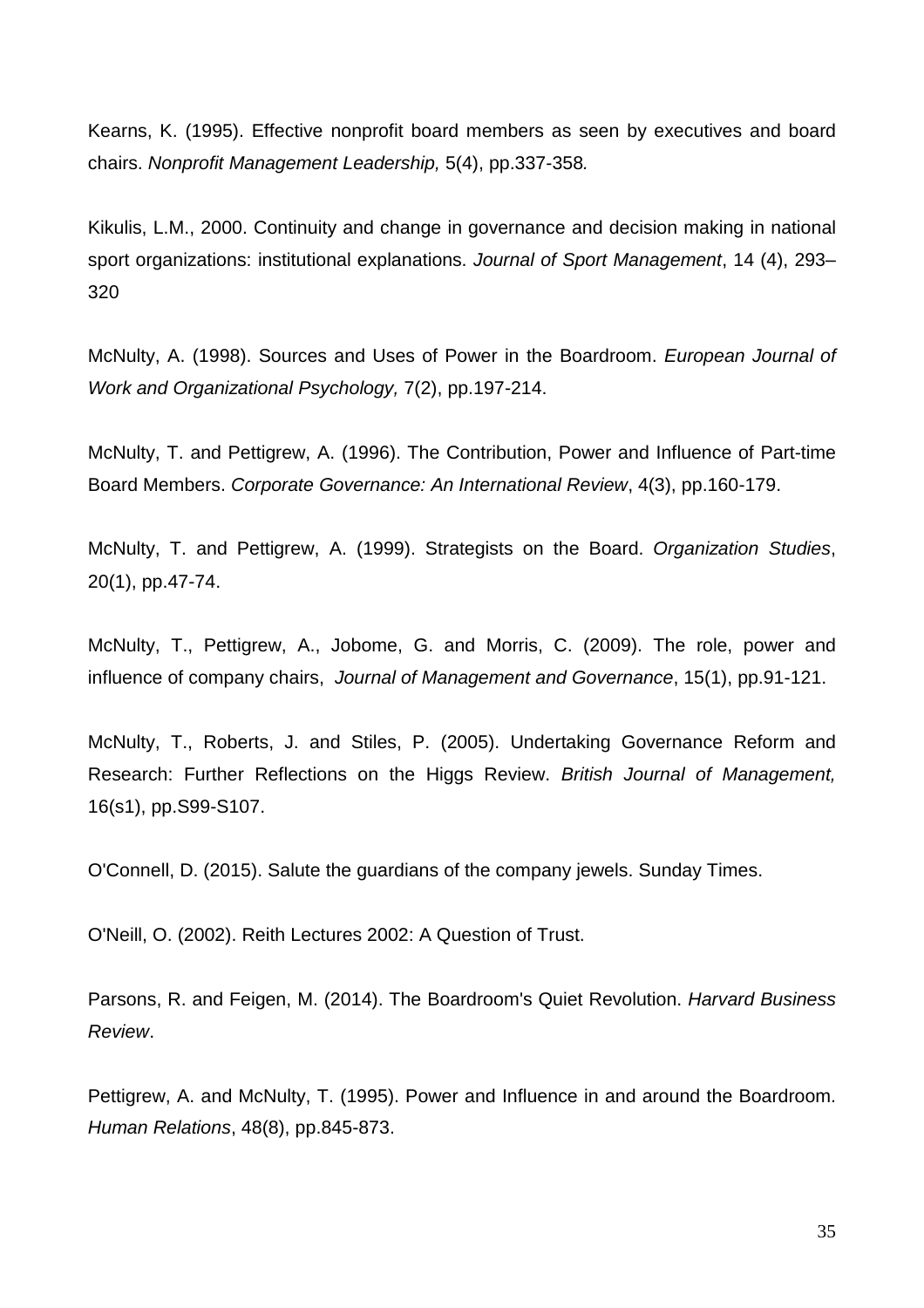Roberts, J., McNulty, T. and Stiles, P. (2005). Beyond Agency Conceptions of the Work of the Non-Executive Director: Creating Accountability in the Boardroom. *British Journal of Management,* 16(s1), pp.S5-S26.

Saunders, M., Lewis, P. and Thornhill, A. (2003). *Research methods for business students.* Harlow, England: Prentice Hall.

Shilbury, D. and Ferkins, L. (2011). Professionalisation, sport governance and strategic capability. *Managing Leisure*, 16(2), pp.108-127.

Shilbury, D. and Ferkins, L. (2014). Exploring the Utility of Collaborative Governance in a National Sport Organization, *Journal of Sport Management,* 29(4): 380 - 397

Sport and Recreation Alliance, (2013). *Voluntary Code of Good Governance for the Sport and Recreation Sector*.

Taylor, M. and O'Sullivan, N. (2009). How Should National Governing Bodies of Sport Be Governed in the UK? An Exploratory Study of Board Structure. *Corporate Governance: An International Review*, 17(6), pp.681-693.

Tihanyi, L., Graffin, S. and George, G. (2014). Rethinking Governance in Management Research. *Academy of Management Journal,* 57(6), pp.1535-1543.

Van Puyvelde, S., Caers, R., Du Bois, C. and Jegers, M. (2011). The Governance of Nonprofit Organizations: Integrating Agency Theory With Stakeholder and Stewardship Theories. *Nonprofit and Voluntary Sector Quarterly*, 41(3), pp.431-451.

Vinten, G. (2001). Corporate Governance and the Sons of Cadbury. Corporate Governance: *The international journal of business in society*, 1(4), pp.4-8.

Walters, G., Trenberth, L. and Tacon, R. (2010). *Good Governance in Sport: A Survey of UK National Governing Bodies of Sport*. London: Birkbeck College, University of London.

Yeh, C. and Taylor, T. (2008). Issues of governance in sport organisations: a question of board size, structure and roles. *World Leisure Journal*, 50(1), pp.33-45.